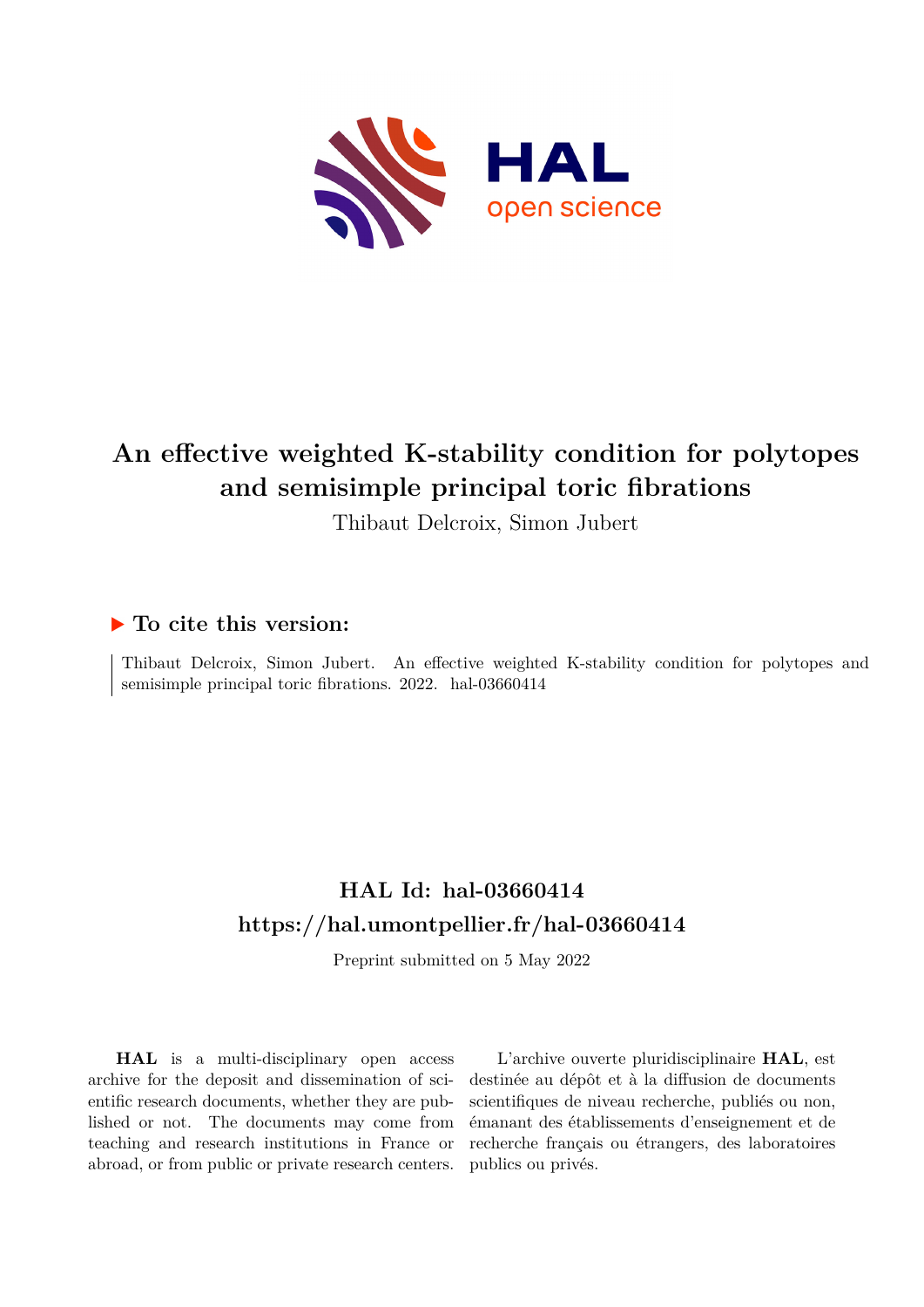# AN EFFECTIVE WEIGHTED K-STABILITY CONDITION FOR POLYTOPES AND SEMISIMPLE PRINCIPAL TORIC FIBRATIONS

THIBAUT DELCROIX AND SIMON JUBERT

Abstract. The second author has shown that existence of extremal Kähler metrics on semisimple principal toric fibrations is equivalent to a notion of weighted uniform K-stability, read off from the moment polytope. The purpose of this article is to prove various sufficient conditions of weighted uniform K-stability which can be checked effectively and explore the low dimensional new examples of extremal Kähler metrics it provides.

# 1. INTRODUCTION

Calabi's work has been extremely influencial in Kähler geometry, his name being still associated to some of the most fundamental objects of interest. The present article is motivated by two of these, Calabi's extremal Kähler metrics and Calabi's ansatz.

Extremal Kähler metrics provide a natural notion of canonical Kähler metrics in a given Kähler class on a compact Kähler manifold  $X$ : they are the metrics that achieve the minimum of the  $L^2$ -norm of the scalar curvature. Kähler metrics with constant scalar curvature (cscK metrics for short) are special cases of such metrics, but Calabi showed in [6] that there may exist extremal Kähler metrics when there exists no cscK metrics at all, by exhibiting extremal Kähler metrics on Hirzebruch surfaces. In order to show this, Calabi relied on the simple yet powerful idea that one should search for extremal Kähler metrics among those Kähler metrics that behave well with respect to the geometry of the manifold.

This was not a new idea of course. Matsushima showed for example [26] that cscK metrics must behave well with respect to biholomorphism. More precisely, the automorphism group of X must be the complexification of the isometry group of the cscK metric, if it exists. This is preventing Hirzebruch surfaces from admitting cscK metrics as their automorphism group is non-reductive.

Calabi went further and restricted to metrics that respect the structure of  $\mathbb{P}^1$ -bundles of Hirzebruch surfaces. He was then able to translate, for such metrics, the extremal property into a simple ODE and to solve it, showing the existence of extremal Kähler metrics. His construction was later referred to as Calabi's ansatz, used in various situations and generalized in various directions. It would be easy to fill pages with a bibliographical review of these, but it is not the purpose of this introduction. We only stress that a common theme is usually the desire to get explicit existence results or criterions. An influential illustration is [1], where a variant of Calabi's ansatz was used to

<sup>2020</sup> Mathematics Subject Classification. 14M25, 32Q15, 32Q26, 53C55.

Key words and phrases. semisimple principal toric fibration, extremal Kähler metric, weighted cscK metric, uniform K-stability, projective bundle.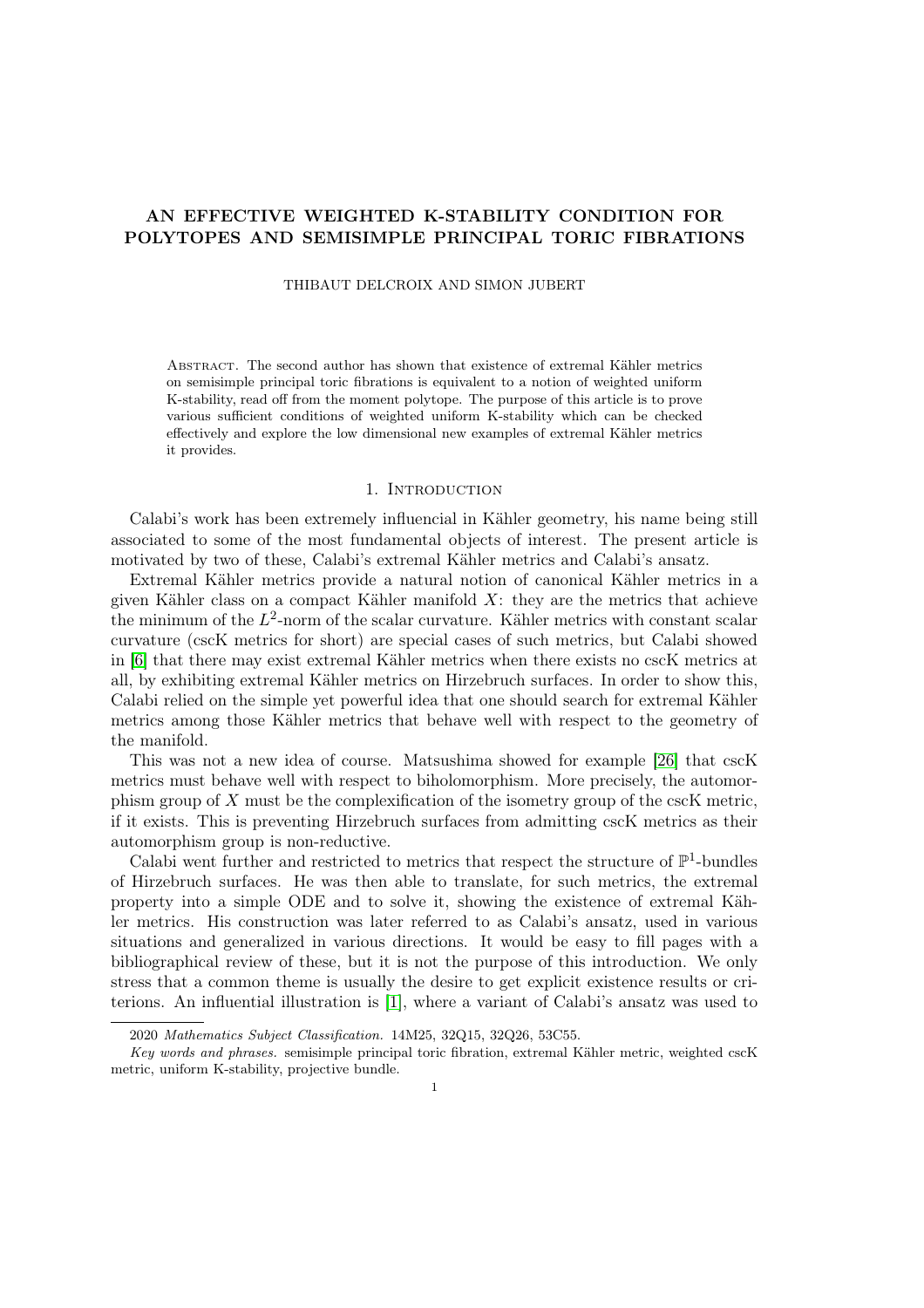show tat on various  $\mathbb{P}^1$ -bundles, existence of extremal Kähler metrics reduces to checking the positivity of a polynomial on  $[-1, 1]$ , the so-called extremal polynomial. In the series of papers leading to [1], the general idea of Calabi's ansatz was actually pushed way further, allowing for example to consider certain fibrations with toric fiber.

The interest for such fibrations was significantly renewed last year, when the second author proved in [17], using the breakthrough results of Chen and Cheng [7], that a uniform version of the Yau-Tian-Donaldson conjecture holds for semisimple principal toric fibrations, a very large class of toric fibrations. While it allows to translate the question of existence of extremal Kähler metrics on such manifolds into a question of convex geometry on their moment polytopes, it is not yet an explicitly checkable criterion, as the conditions to check still form an infinite dimensional space. Motivated by the more practical philosophy behind Calabi's ansatz, we prove in the present paper various sufficient conditions of existence of extremal Kähler metrics which may be easily checked. Our approach is based on an initial idea by Zhou and Zhu [28], exploited in greater generality by the first author in [8].

Let us now highlight in the remainder of this introduction our main results. For this, a few notations are needed. Semisimple principal toric fibrations are certain holomorphic fiber bundles  $\pi: Y \to B$  where the basis  $B = \prod_a B_a$  is a product of Hodge manifolds  $(B_a, \omega_a)$  with constant scalar curvature  $s_a$ , and toric fiber X under a torus T. They are constructed from certain types of principal T-bundles, essentially determined by the data of a tuple  $(p_a)$  of one-parameter subgroups of  $\mathbb T$ . On such manifolds, a Kähler class is called compatible if it decomposes as the sum of a relative Kähler class induced by a Kähler class  $[\omega_X]$  on X, and a sum of real multiples  $c_a \pi^*[\omega_a]$  of the pull-backs of the Kähler classes  $[\omega_a]$ . An admissible Kähler class contains admissible Kähler metrics, that behave well with respect to the fibration structure.

**Theorem 1.1.** Assume that  $Y$  is a semisimple principal toric fibration, that the toric fiber X is Fano equipped with the Kähler class  $[\omega_X] = tc_1(X)$ , and let  $[\omega_Y]$  be an admissible Kähler class. Assume that with the notations above, for all a,  $2 \dim(B_a)c_a \geq ts_a$  and that at every vertex x of the moment polytope P of  $(X, [\omega_X]),$ 

$$
2(\dim(Y) + 1) + \sum_{a} \frac{ts_a - 2\dim(B_a)c_a}{p_a(x) + c_a} - tl_{\text{ext}}(x) \ge 0
$$

where  $l_{\text{ext}}$  is the extremal affine function. Then there exists an extremal Kähler metric in  $[\omega_Y]$ .

Here the extremal function is encoding the extremal vector field, such that the scalar curvature of the extremal Kähler metric, if it exists, is a holomorphy potential of this vector field. We refer to the body of the paper for the precise conventions used. We actually prove a much more general sufficient condition, Theorem 2.6 that does not require the fiber to be Fano. Since we obtain already a wealth of new examples with this particular case, and it is a natural generalization of the  $\mathbb{P}^1$ -bundle case, we focus on this result for the introduction.

As a simple corollary, we get: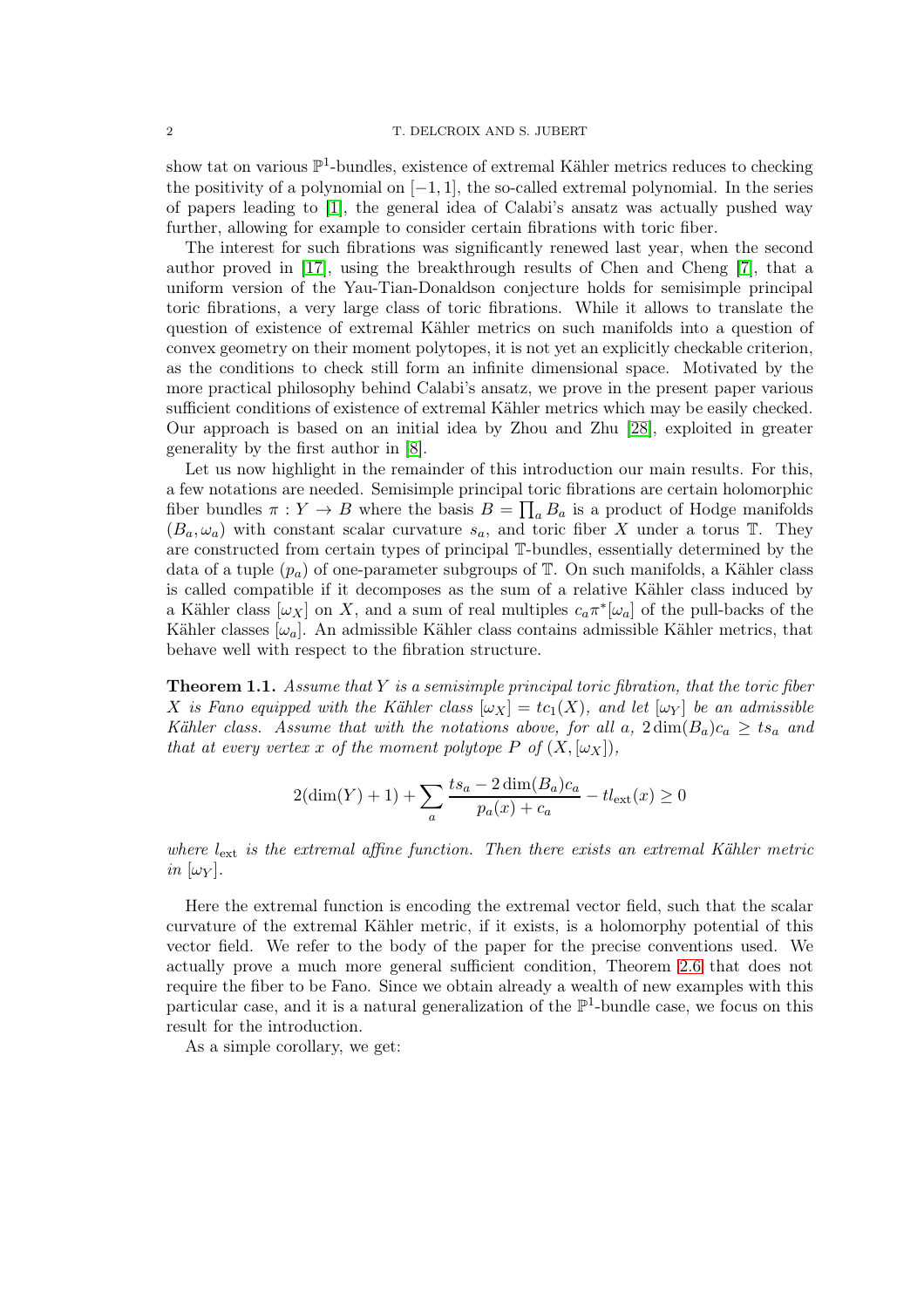Corollary 1.2. A Fano semisimple principal toric fibration Y admits an extremal Kähler metric in  $c_1(Y)$  if its extremal function  $l_{\text{ext}}$  satisfies

$$
\sup l_{\text{ext}} \le 2(\dim(Y) + 1)
$$

and the latter obviously needs only be verified at vertices of the moment polytope.

We provide, for the reader's convenience, an elementary Python program implementing the sufficient condition from Theorem 1.1 in the case when there is only one factor in B and the fiber is of dimension one or two. It would be easy to imitate these to allow greater flexibility in the data. It may be used either with all the data given numerically, or some of the data treated as variable. We use this to our advantage to prove the existence of extremal Kähler metrics in a wide range of Kähler classes for some examples of fibrations.

**Proposition 1.3.** Let  $Y = \mathbb{P}_B(\mathcal{O} \oplus H^{-p_1} \oplus H^{-p_2})$ , where B is a Kähler-Einstein Fano threefold, H is the smallest integral divisor of  $c_1(X)$  and  $1 \leq p_1 \leq p_2$ . Then there exists an extremal Kähler metric in the Kähler class  $c_1(X) + \lambda c_1(B)$  for  $\lambda \geq 7p_2$ , where  $c_1(X)$ and  $c_1(B)$  respectively denote the relative first Chern class and the pull-back of the first Chern class, by an abuse of notations.

The article is organized as follows. In Section 2, we prove a general sufficient condition for weighted uniform K-stability of labelled polytopes, and consider the special case of monotone polytopes. Section 3 provides the geometric translation of this sufficient condition for weighted cscK metrics on toric manifolds and for extremal Kähler metrics on semisimple principal toric fibrations. There we prove Theorem 1.1 and Corollary 1.2 using the monotone case of Section 2, as well as more general statements. We present various examples of applications of the sufficient condition in Section 4, including Proposition 1.3. Finally, we include in an appendix elementary Python programs computing the sufficient condition for fibrations with only one factor in the basis, and a one or two dimensional Fano fiber.

Acknowledgements. The authors are very grateful to Vestislav Apostolov and Eveline Legendre for their valuable comments and suggestions on the manuscript. The first author is partially funded by ANR-21-CE40-0011 JCJC project MARGE and ANR-18- CE40-0003-01 JCJC project FIBALGA, as well as PEPS JCJC INSMI CNRS projects 2021 and 2022. The second author was supported by PhD fellowships of the UQAM and of the Université de Toulouse III - Paul Sabatier.

2. Weighted K-stability of labelled polytopes: a sufficient condition

2.1. Weighted K-stability of labelled polytopes. Let V be an affine space of dimension  $\ell$ , equipped with a fixed Lebesgue measure dx. A labelled polytope in V is a pair  $(P, L)$  where P is a (compact, convex) polytope in V and  $L = (L_j)_{j=1}^d$  is a set of defining affine functions for  $P$ , that is,

$$
P = \{ x \in V \mid \forall j, \quad L_j(x) \ge 0 \}
$$

where d is the number of facets (codimension one faces) of P. We denote by  $F_i :=$  ${x \in P | L_j(x) = 0}$  the facet of P defined by  $L_j$ .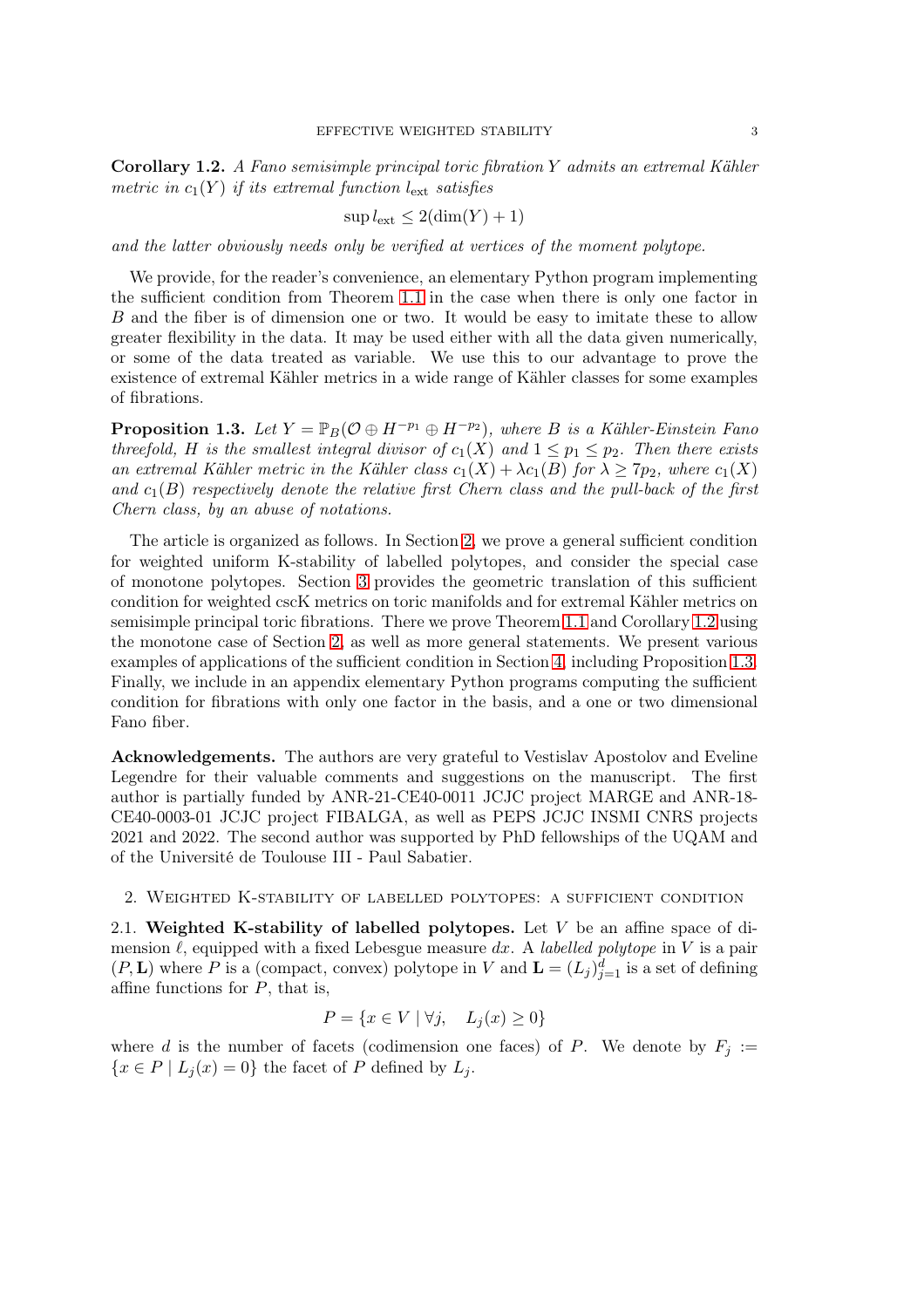**Definition 2.1.** The labelled boundary measure do is the measure on  $\partial P$  whose restriction to the facet  $F_i$  is defined by  $dL_i \wedge d\sigma = -dx$ .

Following [12, 18, 23], for  $v \in C^0(P,\mathbb{R}_{\geq 0})$  and  $w \in C^0(P,\mathbb{R})$ , we define the  $(v,w)$ -Donaldson–Futaki invariant of the labelled polytope  $(P, L)$  as the functional  $\mathcal F$  on  $\mathcal C^0(P, \mathbb R)$ such that

(1) 
$$
\mathcal{F}(f) := 2 \int_{\partial P} f(x) v(x) d\sigma - \int_{P} f(x) w(x) dx.
$$

**Definition 2.2.** A labelled polytope  $(P, L)$  is  $(v, w)$ -uniformly K-stable if there exists a  $\lambda > 0$  such that for any continuous convex functions f on P,

(2) 
$$
\mathcal{F}(f) \geq \lambda \inf_{l \in \text{Aff}(V)} \int_{P} \left( f + l - \inf_{P} (f + l) \right) \text{v} dx
$$

where  $\text{Aff}(V)$  denotes the space of affine functions on V.

**Remark 2.3.** Note that  $\mathcal F$  is linear, and the right-hand side of (2) is always non-negative, hence the following is a necessary condition for  $(2)$  to hold:

(3) 
$$
\forall f \in \text{Aff}(V), \mathcal{F}(f) = 0.
$$

2.2. The sufficient condition. We assume from now on that  $v$  is given by the restriction of a  $C<sup>1</sup>$  function defined on an open subset of V containing P, which is positive on the interior  $P^0$  of P.

We denote by  $\mathcal{CV}^0(P)$  the space of continuous convex functions on P, and by  $\mathcal{CV}^1(P)$ the space of all convex functions  $f$  on  $P$  which are the restrictions to  $P$  of a  $C<sup>1</sup>$  function defined on an open subset of  $V$  containing  $P$ . Note that by uniform approximation by  $C^1$  functions, it is enough to consider only functions in  $C\mathcal{V}^1(P)$  to check condition (2).

In order to deal more efficiently with the right hand side of (2), following [12], we consider the following normalization of functions. We choose a point  $x_0$  in the interior  $P^0$  of the polytope P. It allows to choose a linear complement  $CV_*^1(P)$  to  $Aff(V)$  in  $CV<sup>1</sup>(P)$ , defined by

(4) 
$$
\mathcal{CV}_{*}^{1}(P) := \left\{ f \in \mathcal{CV}^{1}(P) \mid \forall x, f(x) \ge f(x_{0}) = 0 \right\}.
$$

Then, any  $f \in \mathcal{CV}^1(P)$  can be written uniquely as  $f = f^* + f_0$ , where  $f_0$  is affine and  $f^* \in \mathcal{CV}_*^1(P)$ , and we will use these notations in the following. By linearity,  $\mathcal{F}(f) = \mathcal{F}(f^*)$ if  $\mathcal F$  vanishes on  $\mathrm{Aff}(V)$ .

**Lemma 2.4.** The labelled polytope  $(P, L)$  is  $(v, w)$ -uniformly K-stable if and only if there exists  $\lambda > 0$  such that for all  $f \in \mathcal{CV}^1(P)$ ,

(5) 
$$
\mathcal{F}(f) \ge \lambda \|\mathbf{v}f^*\|_1
$$

where  $\lVert \cdot \rVert_1$  denotes the  $L^1$ -norm on P with respect to the Lebesgue measure dx.

*Proof.* One direction is immediate since by definition of  $f^* = f - f_0$ ,

$$
\|\mathbf{v}f^*\|_1 \ge \inf_{l \in \text{Aff}(V)} \int_P \left(f + l - \inf_P(f + l)\right) \mathbf{v} dx.
$$

Conversely, we can apply the same proof as in [15, Lemma 3.5] (which established this result for  $v = 1$ ) except one necessary modification: because v can vanish on the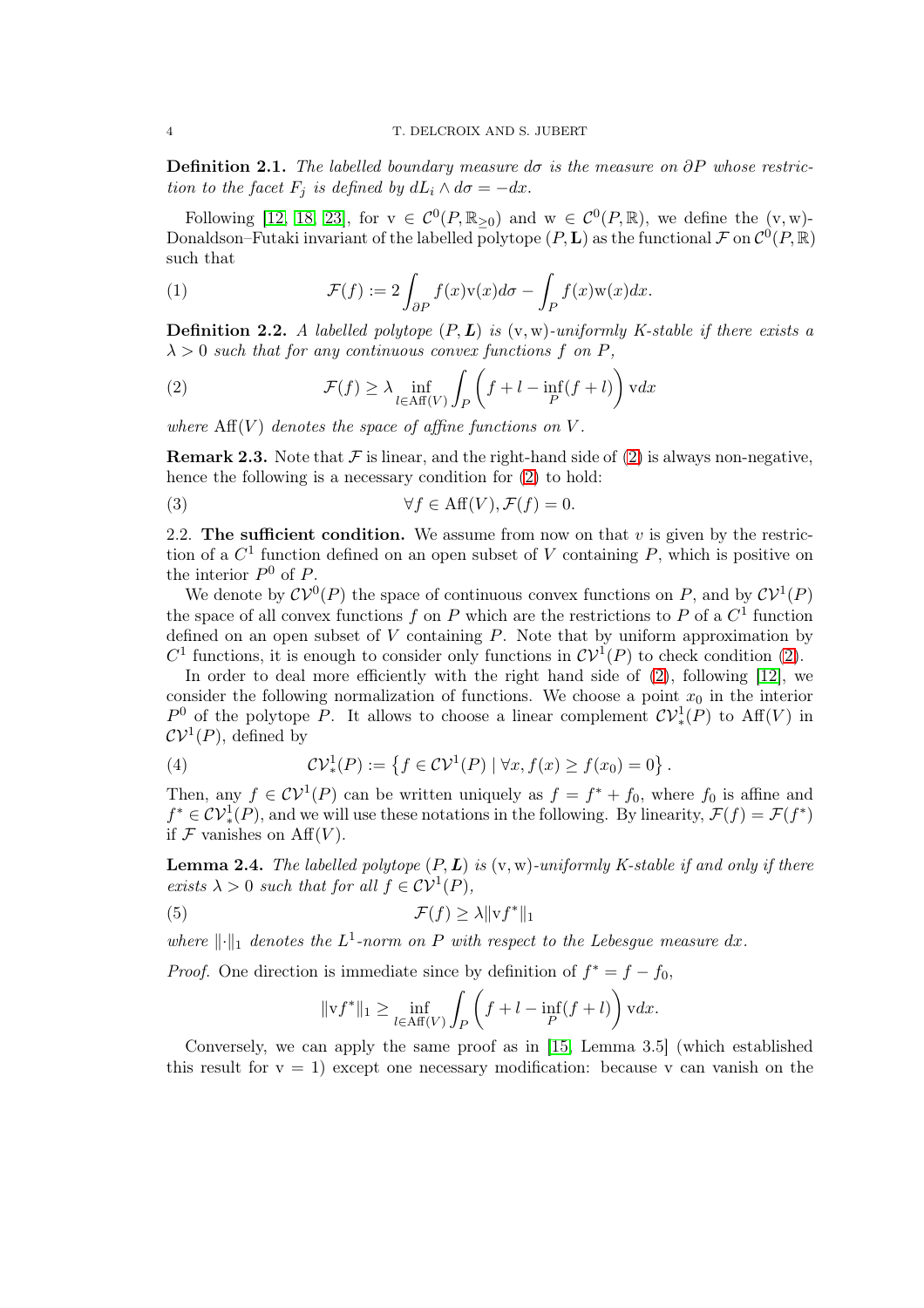Figure 1. The cone decomposition



boundary, we need to use the pre-compactness result of [8, Proposition 7.2] instead of [12, Corollary 5.2.5].

**Remark 2.5.** If  $v > 0$  on P, then the labelled polytope  $(P, L)$  is  $(v, w)$ -uniformly Kstable if and only if there exists  $\lambda > 0$  such that for all  $f \in \mathcal{CV}^1(P)$ ,

(6) 
$$
\mathcal{F}(f) \geq \lambda \|f^*\|_1.
$$

Indeed, it suffices to multiply the constant  $\lambda$  by the minimum of v on P to go from one characterization to the other.

Recall that  $F_j$  denotes the facet of P defined by  $L_j$ . For each j, let  $P_j$  be the cone with basis  $F_j$  and vertex  $x_0$  as illustrated in Figure 2.2. Given a function  $f \in C^1(P)$ , we let  $d_x f$  denote its differential at  $x \in P$ . The following is the main technical result of our paper, it imitates quite closely part of the proof by Zhou and Zhu [28] of a coercivity criterion for the modified Mabuchi functional on toric manifolds.

**Theorem 2.6.** Let  $v \in C^1(P,\mathbb{R})$  such that v is positive on  $P^0$  and let  $w \in C^0(P,\mathbb{R})$ . Assume that F vanishes on  $\text{Aff}(V)$  and that for all  $j = 1, \ldots, d$ , for all  $x \in P_j$ ,

(7) 
$$
\frac{1}{L_j(x_0)} \left( \mathbf{v}(x) (\ell+1) + d_x \mathbf{v}(x-x_0) \right) - \frac{\mathbf{w}(x)}{2} \ge 0,
$$

then  $(P, L)$  is  $(v, w)$ -uniformly K-stable.

*Proof.* Since  $L_j$  vanishes on x at all points of  $F_j$ , we have  $L_j(x_0) = d_x L_j(x_0 - x)$  for all  $x \in F_i$ . In other words,

$$
\int_{F_j} f(x)v(x)d\sigma = \int_{F_j} f(x)v(x) \frac{-d_x L_j(x - x_0)}{L_j(x_0)} d\sigma
$$

For each facet F of  $\partial P_j$  different from  $F_j$ , and  $x \in F$ ,  $x - x_0$  belongs to the vector space direction of F, hence the interior product  $\iota_{x-x_0}(dx)$  vanishes on the affine space spanned by F. If we further use that  $-dL_i \wedge d\sigma = dx$  on  $F_i$ , we obtain

$$
\int_{F_j} f(x) \mathbf{v}(x) d\sigma = \frac{1}{L_j(x_0)} \int_{\partial P_j} f(x) \mathbf{v}(x) \iota_{x-x_0} (dx).
$$

 $\Box$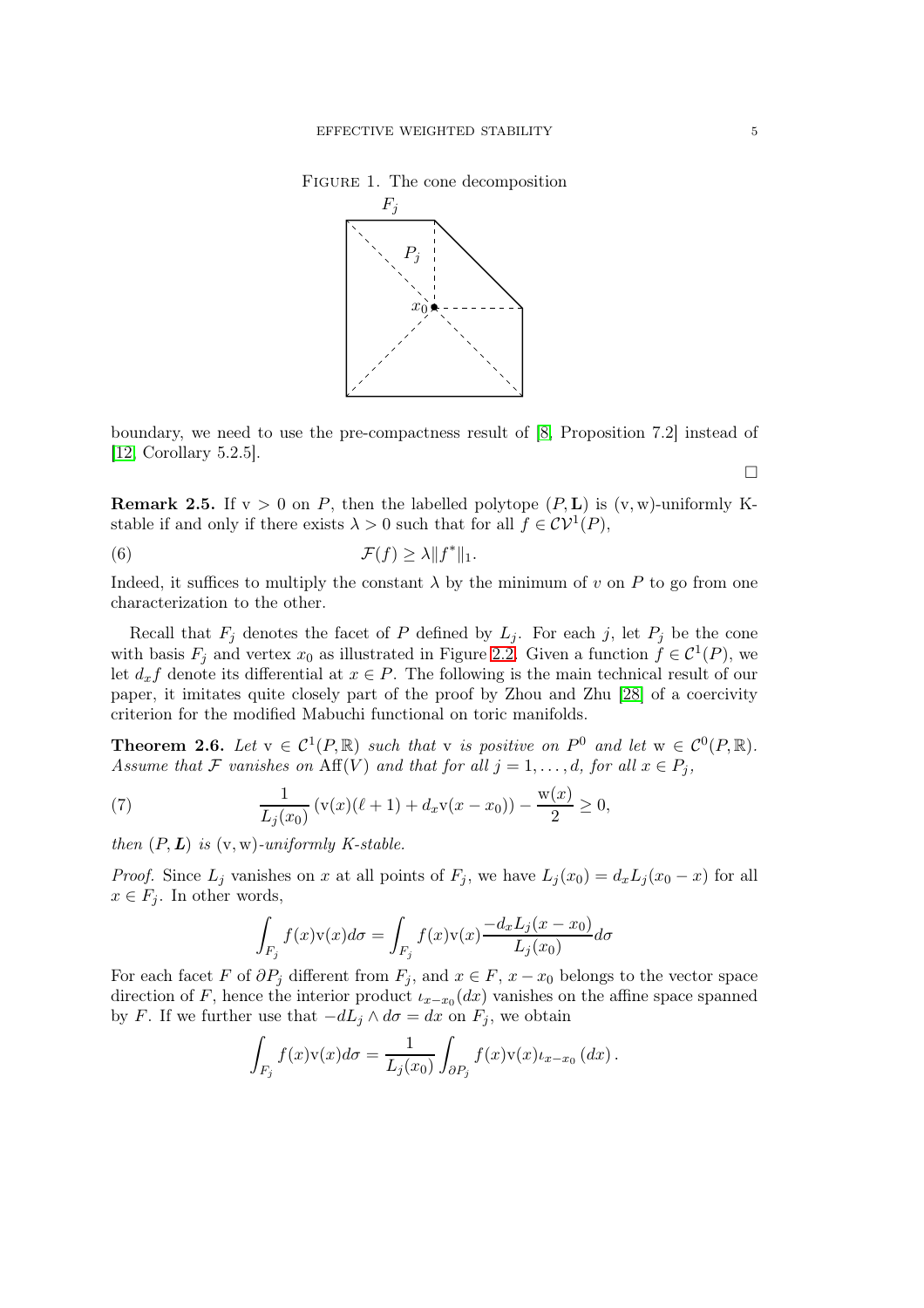Hence by Stokes theorem we obtain

$$
\int_{F_j} f(x) \mathbf{v}(x) d\sigma = \frac{1}{L_j(x_0)} \int_{P_j} (\mathbf{v}(x) d_x f(x - x_0) + \ell f(x) \mathbf{v}(x) + f(x) d_x \mathbf{v}(x - x_0)) dx.
$$

Summing the previous identities over  $j$  we get

(8)  

$$
\mathcal{F}(f) = \sum_{j=1}^{d} \frac{2}{L_j(x_0)} \int_{P_j} (d_x f(x - x_0) - f(x)) \mathbf{v}(x) dx + \sum_{j=1}^{d} \int_{P_j} \left( \frac{2}{L_j(x_0)} \left( (\ell + 1) \mathbf{v}(x) + d_x \mathbf{v}(x - x_0) \right) - \mathbf{w}(x) \right) f(x) dx.
$$

We argue by contradiction to prove the sufficient condition. Assume condition (7) is satisfied and  $(P, L)$  is not (v, w)-uniformly K-stable. Then by Lemma 2.4 and since F vanishes on Aff(V), there exists a sequence of  $\{f_k\}_{k\in\mathbb{N}}$  in  $\mathcal{CV}^1_*(P)$  such that

(9) 
$$
\lim_{k \to \infty} \mathcal{F}(f_k) = 0 \quad \text{and} \quad \forall k \in \mathbb{N}, ||\mathbf{v} f_k||_1 = 1.
$$

By [8, Proposition 7.2] (or [12, Corollary 5.2.5] if  $v > 0$  on P) and the second equality of (9),  ${f_k}_{k\in\mathbb{N}}$  converges (up to a sub-sequence, still denoted by  $f_k$ ) locally uniformly in  $P^0$ to a convex function  $f_{\infty}$ . Since all  $f_k$  are smooth and convex,  $d_x f_k(x - x_0) - f_k(x) \ge 0$ by the normalization condition (4). Then, since condition (7) is assumed to hold, all terms of the sum in (8) are non-negative. Evaluating (8) at  $f_k$  and passing to the limit reveals that  $\lim_{k\to\infty} d_x f_k(x-x_0) - f_k(x) = 0$  almost everywhere in  $P^0$ , showing that  $f_{\infty}$ is affine on  $P^0$ . Since  $f_{\infty}$  satisfies  $f_{\infty}(x) \ge f_{\infty}(x_0) = 0$  on  $P^0$ ,  $f_{\infty}$  is identically zero on  $P^0$ . That contradicts the second equality of (9) and concludes the proof.

**Remark 2.7.** If v vanishes on  $F_{j_0}$ , then the contribution

$$
\int_{F_{j_0}} f(x) \mathbf{v}(x) d\sigma
$$

is zero. As a consequence, for  $j = j_0$ , we may replace  $L_{j_0}(x_0)$  in condition (7) by any value! It doesn't mean that condition (7) is equivalent to  $w(x) \leq 0$  on  $P_{j_0}$ , since the contribution of the  $F_{j_0}$  term was split out in two terms in expression (8), and condition (7) involves only one of these terms.

**Remark 2.8.** We stress that the choice of  $x_0 \in P^0$  in the previous section was arbitrary, but condition (7) depends on that choice. It is possible and useful in practical uses of the condition to vary this  $x_0$  according to the data of the problem, see 4.4.1 and [8, Section 9] and Section 11].

Remark 2.9. Condition (7) depends continuously on the labelled polytope, the weights, and the choice of  $x_0$ .

2.3. Case of monotone polytopes. Let us recall the terminology of monotone polytopes, used in [20].

**Definition 2.10.** A labelled polytope  $(P, L)$  is monotone if there exists an  $x_0 \in P^0$  such that  $L_1(x_0) = L_2(x_0) = \cdots = L_d(x_0)$ .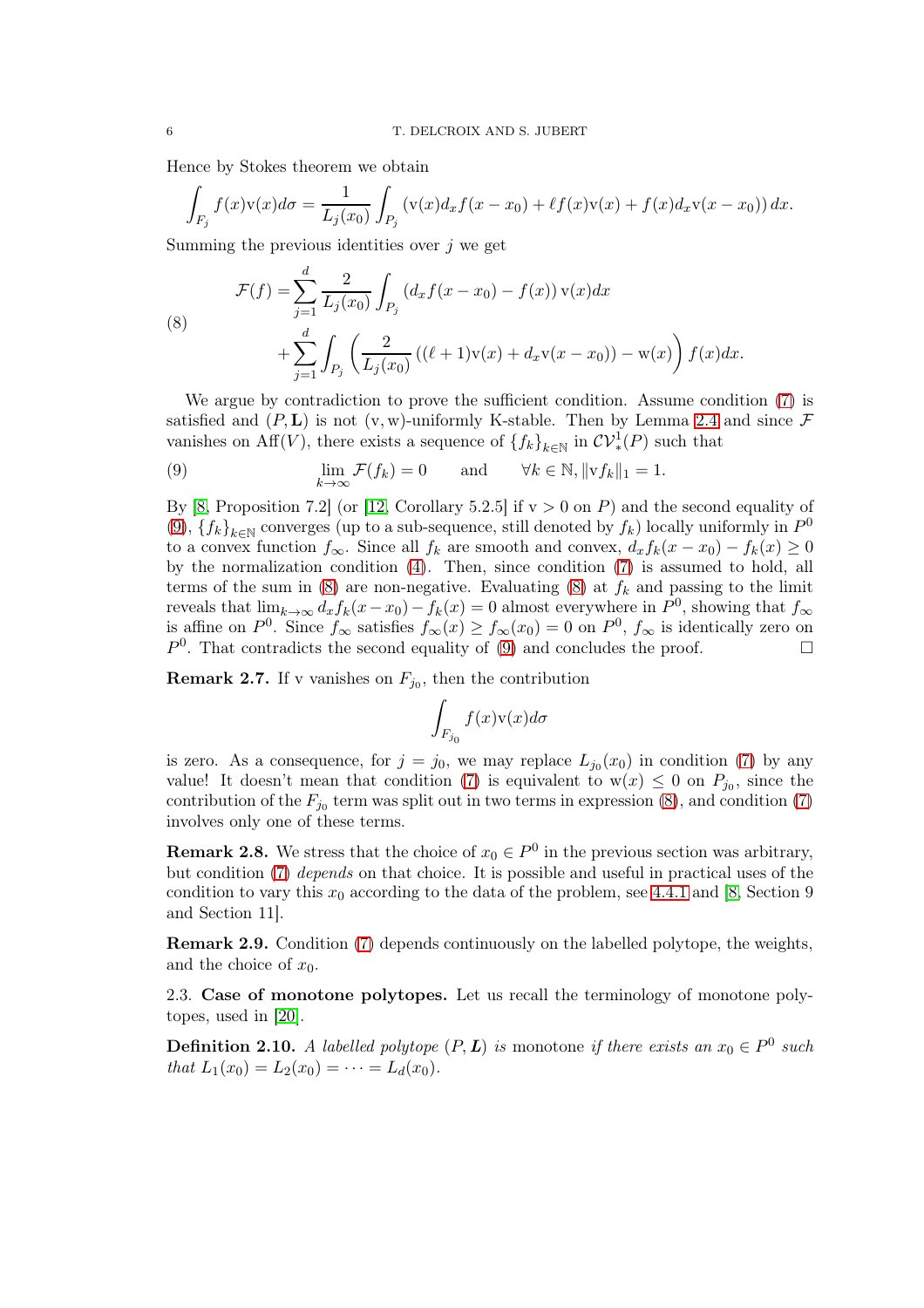There is thus an obvious choice of  $x_0$  in that case. Our sufficient condition indeed becomes much simpler in that case, since the decomposition of the polytope may essentially be forgotten.

Corollary 2.11. Let  $(P, L)$  be a monotone labelled polytope with  $L_1(x_0) = L_2(x_0)$  $\cdots = L_d(x_0) = t$ . Let  $v \in C^1(P, \mathbb{R})$  such that v is positive on  $P^0$  and let  $w \in C^0(P, \mathbb{R})$ . Assume that F vanishes on  $\text{Aff}(V)$  and that for all  $x \in P$ ,

(10) 
$$
\frac{1}{t}(v(x)(\ell+1) + d_x v(x-x_0)) - \frac{w(x)}{2} \ge 0,
$$

then  $(P, L)$  is  $(v, w)$ -uniformly K-stable.

The conditions involved form a finite set of conditions to check, contrary to the definition of  $(v, w)$ -uniform K-stability. It is furthermore easy to implement in a computer program, *via* formal or numerical computations depending on the data  $(P, L, v, w)$ . The same is true for the more general Theorem 2.6, but the decomposition in cones makes it a bit more tedious.

#### 3. GEOMETRIC APPLICATIONS

3.1. Weighted cscK toric manifolds. The results from Section 2 are motivated by the study of the existence of weighted cscK metrics on toric manifolds, as studied in [17].

Let  $\mathbb T$  be an  $\ell$ -dimensional compact torus. We denote by t its Lie algebra and by  $\Lambda \subset \mathfrak{t}$  the lattice of generators of circle subgroups, so that  $\mathbb{T} = \mathfrak{t}/2\pi\Lambda$ . Let  $(X, \omega, \mathbb{T})$  be a compact Kähler toric manifold. Denote by  $\mu$  the moment map of X with respect to the action of  $\mathbb{T}$ , and let  $P = \mu(X) \subset \mathfrak{t}^*$  be the moment polytope. The polytope P is a Delzant polytope [10], and in particular, there is a natural choice of labelling  **of P such** that all the differentials  $dL_j$  of the defining affine functions  $L_j$  are primitive elements in the lattice Λ.

In the context of toric manifold, the v-weighted scalar curvature was introduced in [23]. To avoid introducing too much notation, we give the definition of [18], which makes sense for general compact Kähler manifold and coincide with the one of [23] in the toric context.

### Definition 3.1 (Weighted cscK metrics).

(1) For  $v \in C^{\infty}(P,\mathbb{R}_{>0})$ , define the v-scalar curvature of  $\omega$  as the function

$$
Scal_{\mathbf{v}}(\omega) := \mathbf{v}(\mu)Scal(\omega) + 2\Delta_{\omega}(\mathbf{v}(\mu)) + \text{Tr}(G_{\varphi} \circ (\text{Hess}(\mathbf{v}) \circ \mu)),
$$

where  $Scal(\omega)$  is the usual scalar curvature of the Riemann metric  $g_{\omega}$  associated to  $\omega$ ,  $\Delta_{\omega}$  is the Riemannian Laplacian of  $g_{\omega}$ , Hess(v) is the Hessian of v viewed as bilinear form on  $\mathfrak{t}^*$  whereas  $G_{\omega}$  is the bilinear form with smooth coefficients on t, given by the restriction of  $g_{\omega}$  on fundamental vector fields.

(2) If furthermore  $w \in C^{\infty}(P,\mathbb{R})$ , then  $\omega$  is a  $(v, w)$ -cscK metric if

$$
\mathrm{Scal}_{\mathrm{v}}(\omega) = \mathrm{w} \circ \mu
$$

In general, no YTD correspondence is proved for the existence of weighted cscK metrics on toric manifolds. However by analogy with the unweighted cscK case, the candidate notion of K-stability is known, and translates on the polytope as Definition 2. In fact,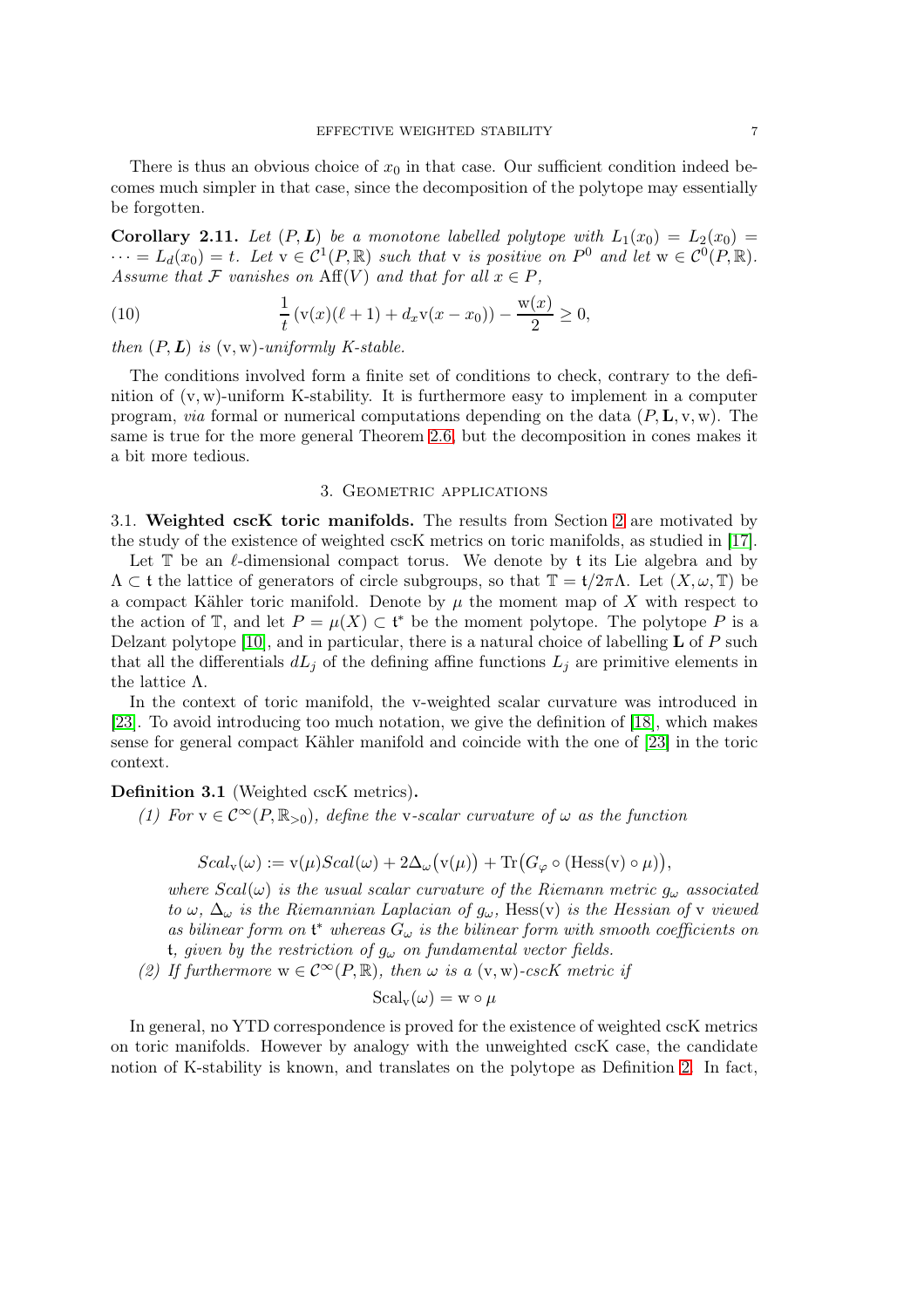#### 8 T. DELCROIX AND S. JUBERT

the direction from existence of weighted cscK metrics to K-stability was proved in general by Li, Lian, Sheng.

**Theorem 3.2** ([24, Theorem 2.1]). If  $\omega$  is a  $(v, w)$ -cscK metric, then  $(P, L)$  is  $(v, w)$ uniformly K-stable.

The converse direction is in general much harder, but is known for special choices of weights.

- If v and w are constants, this is the uniform YTD conjecture for cscK metrics on toric manifolds. Then the converse direction is proved thanks to the combination of [12, 28, 7] (see also [21] for an alternative proof bypassing the argument of [28]). These results hold as well for extremal metrics on toric manifolds, thanks to the adaptation by He [14] of the arguments of Chen and Cheng to the extremal case.
- More generally, the uniform YTD conjecture holds for cscK metrics on spherical manifolds, as Odaka shows by using Chi Li's arguments in the appendix of [8]. In addition, [8] shows that existence of cscK metrics on a horospherical Gmanifold  $(X, L)$  is equivalent to  $(v, w)$ -uniform K-stability of its moment polytope for certain degenerate weights  $(v, w)$ . Note that for general spherical varieties, the condition is slightly different as one needs to impose slope conditions on the convex functions.
- If only v is constant, the converse of Theorem 3.2 is known for all  $w \in C^{\infty}(P, \mathbb{R})$ by [25].
- For v-solitons on Fano toric manifolds, which correspond to choosing an arbitrary weight  $v \in C^{\infty}(P,\mathbb{R}_{>0})$  and  $w(x) = 2(\ell v(x) + d_xv(x))$  (see [3, Proposition 1]), it was proven in [22] that the YTD conjecture holds. Actually, thanks to our Corollary 2.11, we recover the result of Han Lie [22] without the need of special test configuration, see Corollary 3.13.
- Finally, as we shall explain in the next sections, the converse of Theorem 3.2 was proven by the second author for weights corresponding to extremal Kähler metrics on semisimple principal toric fibrations [17].

3.2. Extremal metrics on semisimple principal toric fibrations. Let  $\mathbb T$  be an  $\ell$ dimensional compact torus. Let X be a toric projective manifold under the action of  $\mathbb{T}$ . Let  $(B_a, \omega_a)$ , for  $1 \le a \le k$  be a family of cscK Hodge manifolds. Let Q be a principal T-bundle on  $B := \prod_{a=1}^{k} B_a$ , equipped with a principal connection  $\theta$  whose curvature is of the form

$$
d\theta = \sum_{a=1}^k \omega_a \otimes p_a
$$

where the  $p_a \in \mathfrak{t}$  define one-parameter subgroups of  $\mathbb{T}$ . The semisimple principal fiber bundle construction associates to the above data a holomorphic fiber bundle  $Y = (Q \times$  $X/\mathbb{T}$  over B, with distinguished Kähler classes called bundle-compatible, associated to the data of a Kähler class on X and certain k-tuples of constants  $(c_a)$ . More precisely, given a T-invariant Kähler form  $\omega_X$  on X, with associated moment map  $\mu: X \to \mathfrak{t}^*$ with respect to T, and a k-tuple of constants  $(c_a)$  such that for all  $a, p_a \circ \mu + c_a > 0$ ,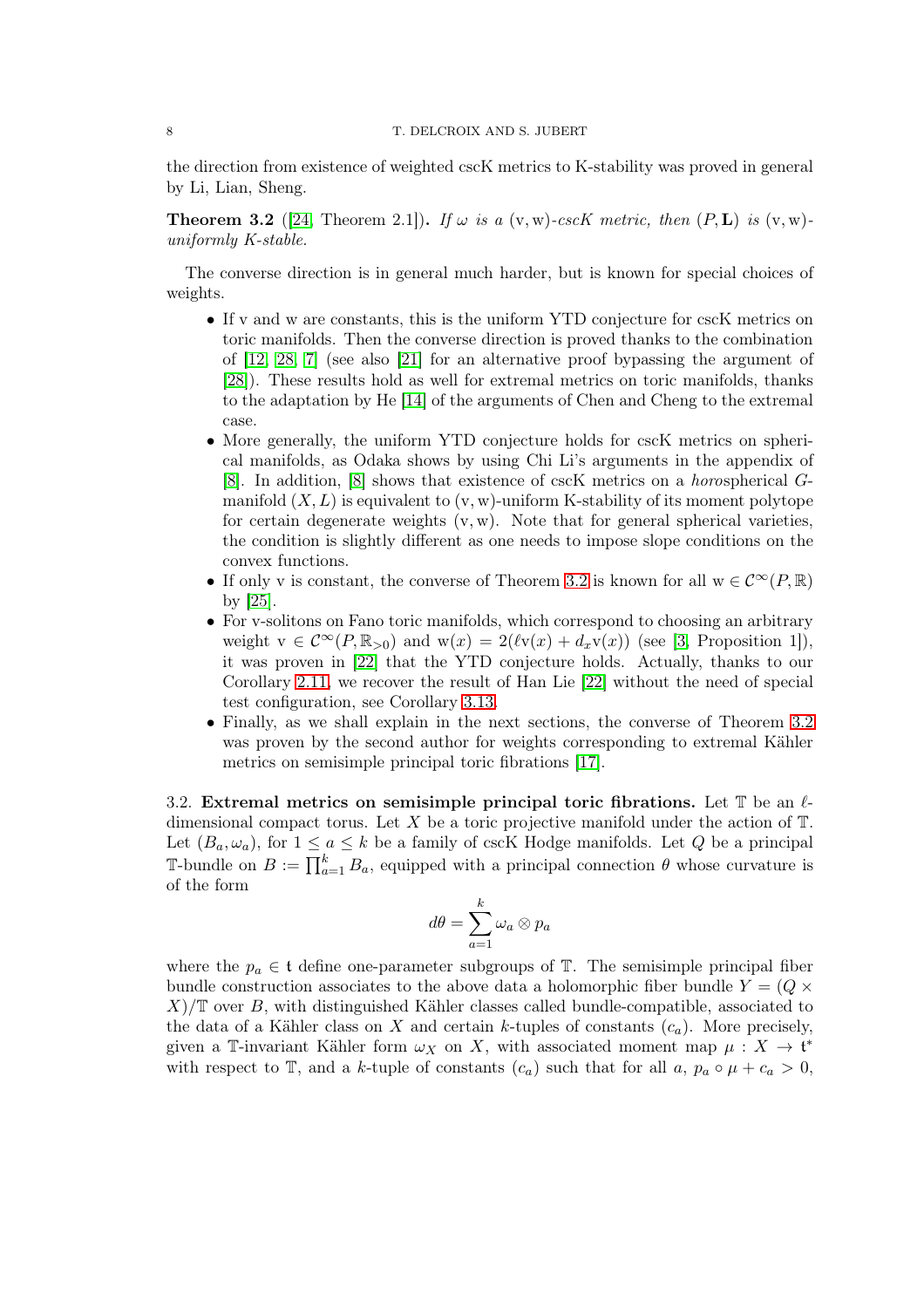a bundle-compatible Kähler metric  $\omega_Y$  on Y is defined by the following basic form on  $Q \times X$ :

$$
\omega_Y = \omega_X + \sum_{a=1}^k c_a \omega_a + d(\mu \circ \theta).
$$

We refer to section 4.2 for a practical way to construct such fibrations from a collection of line bundles, and to the remainder of section 4 for more explicit examples.

**Theorem 3.3** ([17, Theorem 3]). Let  $(Y, \omega_Y)$  be a semisimple principal bundle with toric Kähler fiber  $(X, \omega_X)$  and denote by P its moment polytope. Then there exists an extremal Kähler metric in  $[\omega_Y]$  if and only if P is  $(v, w)$ -uniformly K-stable, where

(11) 
$$
v(x) = \prod_{a=1}^{k} (p_a(x) + c_a)^{n_a}
$$

(12) 
$$
\mathbf{w}(x) = \left(l_{\text{ext}}(x) - \sum_{a=1}^{k} \frac{s_a}{p_a(x) + c_a}\right) \mathbf{v}(x),
$$

and  $l_{\text{ext}}$  is the unique affine function such that (3) holds for  $(v, w)$ . Equivalently, there exists a  $(v, w)$ -cscK metric in  $[\omega_X]$ .

Note that condition (3) corresponds to vanishing of the modified Futaki character, and  $l_{\text{ext}}$  encodes the extremal vector field. In particular the extremal metric above is cscK if and only if  $l_{\text{ext}}$  is constant.

Remark 3.4. It is remarkable that the condition depends on the base only through the constants  $(s_a)$  and the existence of a principal T-bundle with connection with corresponding data  $(p_a)$ . In particular, when we obtain an existence result for extremal Kähler metrics, we usually actually obtain the existence of extremal Kähler metrics over a full deformation family of cscK manifolds.

Theorem 3.3 allows us to translate Theorem 2.6 as the following sufficient condition of existence of extremal Kähler metrics on fibrations.

Corollary 3.5 (of Theorem 2.6). The semisimple principal toric fibration  $(Y, \omega_Y)$  admits an extremal Kähler metric in  $[\omega_Y]$  if there exists an  $x_0 \in P^0$  and corresponding cone decomposition  $P = \bigcup_j P_j$  such that for all j and for all  $x \in P_j$ 

$$
\frac{1}{L_j(x_0)} \left( \ell + 1 + \sum_{a=1}^k \frac{n_a p_a(x - x_0)}{p_a(x) + c_a} \right) - \frac{1}{2} \left( l_{\text{ext}}(x) - \sum_{a=1}^k \frac{s_a}{p_a(x) + c_a} \right) \ge 0.
$$

Proof. It suffices to note that for the weight v involved, we have

$$
d_x \mathbf{v}(y) = \left(\sum_{a=1}^k \frac{n_a p_a(y)}{p_a(x) + c_a}\right) \mathbf{v}(x).
$$

so that in the condition in Theorem 2.6, we can factor by  $v(x)$  which is positive everywhere.  $\Box$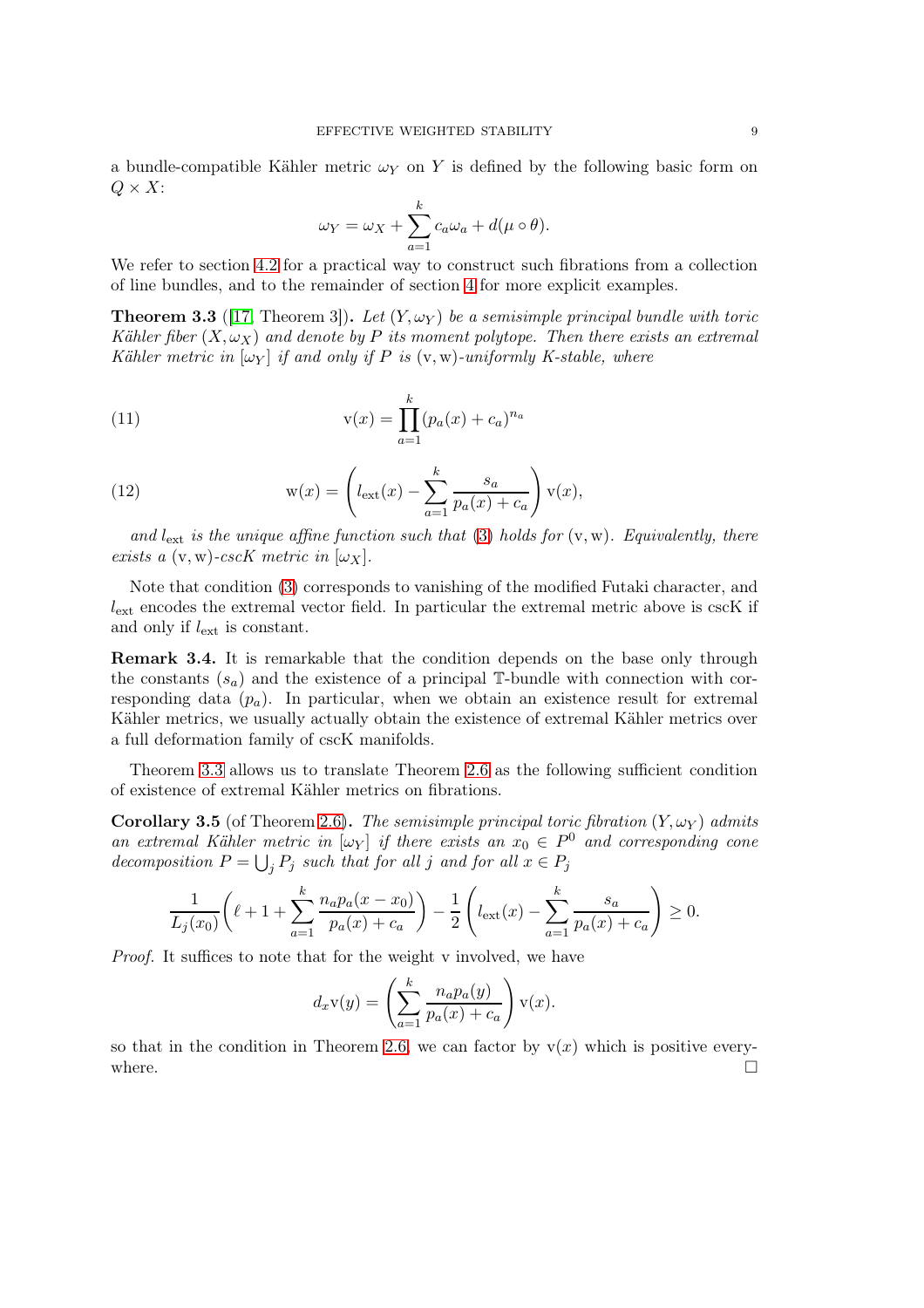3.3. Fibrations with Fano fiber. We now turn to the fibrations with Fano fiber, in order to use Corollary 2.11. With the same notations as in Section 3.2, we now assume furthermore that the toric fiber is a Fano manifold, and that the Kähler class  $[\omega_X]$  is a multiple of the anticanonical class  $c_1(X)$ . As a consequence, the moment polytope  $P$  is a dilation of a reflexive lattice polytope. This implies that the labelled polytope  $(P, L)$  corresponding to the lattice polytope P is monotone, with a preferred point  $x_0$  and  $L_1(x_0) = \cdots = L_d(x_0) = t$ . Assuming without loss of generality that the (anti-)canonical normalization is used for the moment polytope of the fiber, we may further assume that  $x_0 = 0$ , and  $t = \frac{[\omega]}{c_1(X)}$  $\frac{[\omega]}{c_1(X)}$ .

**Corollary 3.6.** The semisimple principal toric fibration  $(Y, [\omega_Y])$  with Fano toric fiber admits an extremal Kähler metric in  $[\omega_Y]$  if  $\forall x \in P$ ,

(13) 
$$
2(\ell + \sum_{a} n_a) + 2 + \sum_{a} \frac{ts_a - 2n_a c_a}{p_a(x) + c_a} - tl_{ext}(x) \ge 0
$$

Note that  $\ell + \sum_a n_a = \dim(Y)$ .

*Proof.* Since all  $L_i(x_0)$  are equal to t, the condition from Corollary 3.5 further simplifies to

$$
2\ell + 2 + \sum_{a=1}^{k} \frac{2n_a p_a(x) + t s_a}{p_a(x) + c_a} - t l_{\text{ext}}(x) \ge 0 \ \forall x \in P
$$

as for Corollary 2.11. Writing  $2n_a p_a(x) = 2n_a (p_a(x) + c_a) - 2n_a c_a$  yields the statement. П

While simple enough, and tractable with numerical optimization techniques, the inequality involved is a polynomial inequality in several variables, whose degree can be equal to the dimension of the basis plus one. If is difficult to solve formally. There is a further reduction that allows to get a simpler condition which can be checked by a finite number of evaluations of polynomial functions.

**Corollary 3.7.** Assume furthermore that for all  $a, c_a \geq \frac{ts_a}{2ns_a}$  $rac{ts_a}{2n_a}$ . Then the semisimple principal toric fibration  $(Y, [\omega_Y])$  admits an extremal Kähler metric in  $[\omega_Y]$  if inequation (13) is satisfied at every vertex of P.

Proof. The inverse of an affine function is convex on the locus where this affine function is positive. Hence under the condition in the statement, the function  $\frac{ts_a - 2n_a c_a}{p_a + c_a}$  is concave on P. Condition (13) thus amounts to checking the non-negativity of a concave function on a convex polytope: it is enough to check the non-negativity on vertices.  $\Box$ 

**Remark 3.8.** In the case of a *simple* principal toric fibration, that is, if there is only one factor in the basis, then the condition becomes extremely simple for classes with  $c_a \geq \frac{ts_a}{2n_a}$  $\frac{ts_a}{2n_a}$ : it is enough to check a degree two polynomial inequation on every vertices of the moment polytope.

Remark 3.9. We can write a similar statement for the general case of toric fibrations, by working on the cone decomposition. In that case the conditions to impose are: for all j, for all  $a, L_i(x_0)s_a - 2n_a(p_a(x_0) + c_a) \leq 0$  and condition (3.5) is satisfied at all vertices of  $P_j$ , that is, some vertices of P and  $x_0$ .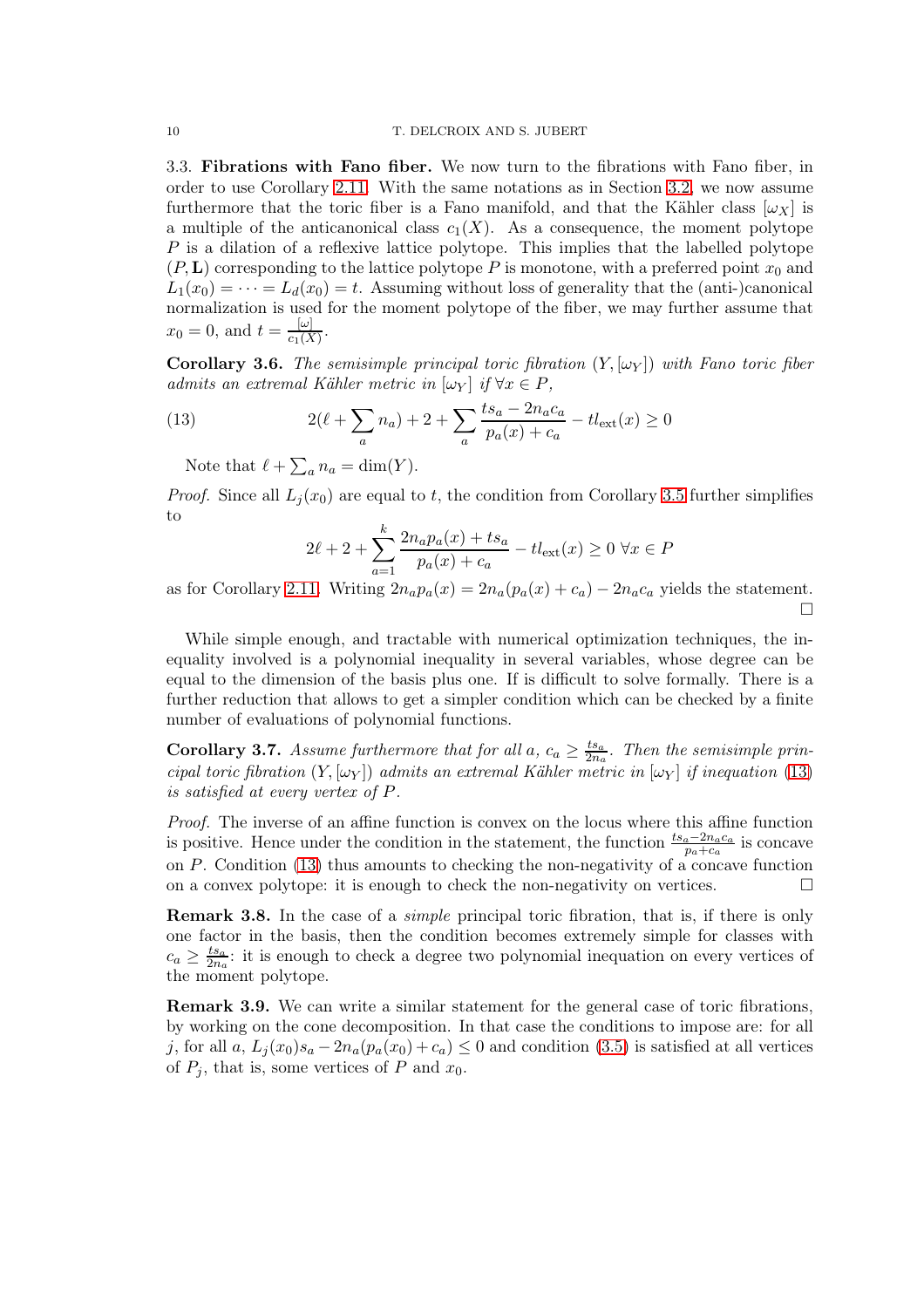3.4. Case of Fano fibrations. An important special case when the toric fiber is Fano is given by the semisimple principal toric fibrations which are themselves Fano.

**Lemma 3.10** ([3, Lemma 5.10]). Assume that each  $B_a$  is a Fano Kähler-Einstein manifold. Let  $\omega_a$  denote a Kähler-Einstein metric on  $B_a$  so that  $I_a[\omega_a] = c_1(B_a)$ , where  $I_a$ denotes the Fano index of  $B_a$ . We fix a principal bundle with connection  $(Q, \theta)$  as before (with associated data  $(p_a)$ ). We further assume that  $(X, \omega_X)$  is a Fano toric manifold with a T-invariant Kähler form  $\omega_X \in c_1(X)$ , with the natural choice of moment map  $\mu$ . If for all a,  $p_a \circ \mu + I_a > 0$ , then the semisimple principal fibration Y associated to the above data is a Fano manifold, and  $\omega_Y$  is in  $c_1(Y)$  for the k-tuple  $(c_a) = (I_a)$ .

Note that in the above situation, the scalar curvature of  $\omega_a$  is indeed constant, equal to  $2n_aI_a$  where  $n_a$  is the complex dimension of  $B_a$ .

By our general sufficient condition, we obtain a very simple condition for the existence of extremal Kähler metrics on Fano toric fibrations.

Corollary 3.11. A Fano semisimple principal toric fibration Y admits an extremal Kähler metric in  $c_1(Y)$  if its extremal function  $l_{\text{ext}}$  satisfies:

(14) 
$$
\sup l_{\text{ext}} \leq 2(\dim(Y) + 1)
$$

*Proof.* By Lemma 3.10, for all a,  $s_a = 2n_a c_a$  and the condition from Corollary 3.6 becomes

$$
2\dim(Y) + 2 - l_{\text{ext}} \ge 0 \text{ on } P
$$

 $\Box$ 

Of course, as in Corollary 3.7, it is enough to check this condition on vertices of the polytope.

**Remark 3.12.** If  $l_{\text{ext}}$  is constant, it is equal to  $2 \dim(Y)$  since the class is the anticanonical one. As a consequence, the condition is strictly satisfied:

$$
2\dim(Y) + 2 - l_{\text{ext}} = 2 > 0.
$$

In particular, We recover that a Fano toric fibration with vanishing Futaki invariant admits a Kähler-Einstein metric [3]. Furthermore, by Remark 2.9, it shows that, on a neighborhood of  $c_1(X)$  in the subcone of bundle-compatible Kähler classes, there exists extremal Kähler metrics. Of course, this is already known by Lebrun-Simanca [19] and [3]. However, in the present setting, working directly with the condition it is not hard to find an explicit neighborhood which works. More generally, if one focuses on the cscK metrics existence problem, the same remarks as above show that, whether or not the Futaki invariant of  $c_1(X)$  does vanish, there is a neighborhood of  $c_1(X)$  in the subcone of compatible Kähler classes where existence of a cscK metric is equivalent to vanishing of the Futaki character, a further illustration of a phenomenon observed in [8].

In [22], Han-Li showed that the YTD conjecture holds for v-soliton. By definition a v-soliton is a Kähler metric  $\omega$  such that

$$
Ric(\omega) - \omega = \frac{1}{2}dd^c \log(v),
$$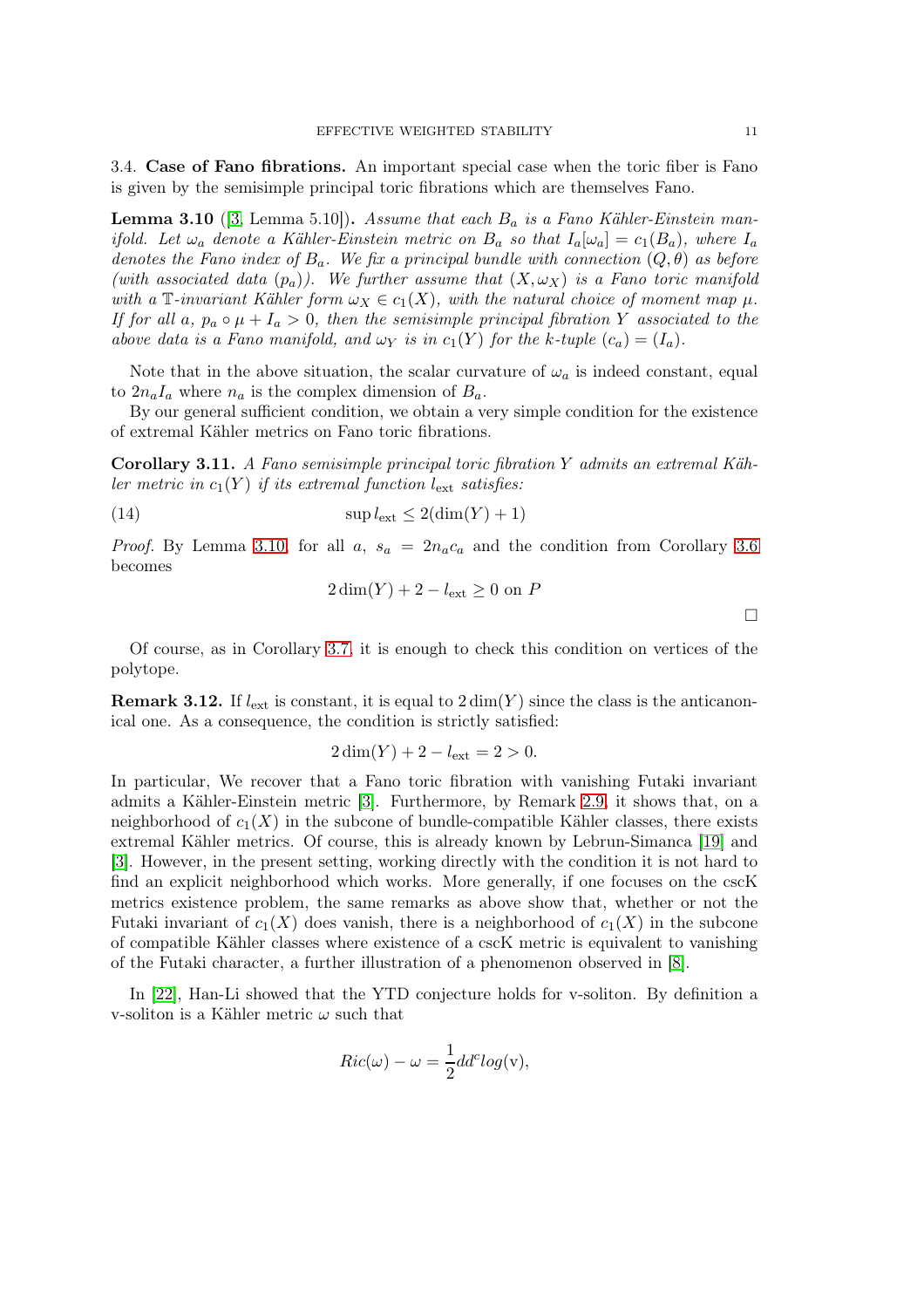where  $Ric(\omega)$  is the Ricci form of  $\omega$ . On Fano semisimple principal toric fibrations, a Kähler metric  $\omega_Y \in 2\pi c_1(Y)$  is a v-soliton iff its corresponding metric  $\omega_X \in 2\pi c_1(X)$ is  $(vv_0, \tilde{v})$ -cscK (see [3, Lemma 2.2, Lemma 5.11]) for the weights  $\tilde{v} := 2(\ell v_0(x)v(x) +$  $d_x(v_0v)(x)$  and  $v_0$  is defined in (11). Since the polytope must be reflexive hence monotone, one has  $x_0 = 0$ ,  $t = 1$  and condition (10) becomes  $v \ge 0$  on the polytope, which is obviously satisfied. Moreover, by [17, Proposition 7.8], the  $(v, \tilde{v})$ -uniform K-stability implies the coercivity of the corresponding weighted  $(v, \tilde{v})$ -Mabuchi functional. Involving [22, Theorem 3.5], we obtain the existence of a Ricci-soliton in  $2\pi c_1(Y)$  (see also [3, Proof of Theorem 3]). We then recover the result of Han-Li [22], bypassing some of the arguments allowing to reduce to special test configurations:

**Corollary 3.13.** Let  $Y$  be a Fano semisimple principal toric fibration with associate Delzant polytope  $P$  and fix the weights corresponding to v-solitons defined above. Then, if the weighted Donaldson-Futaki invariant F vanishes, there exists a v-soliton in  $2\pi c_1(Y)$ .

3.5. Further ways to apply Theorem 2.6. To end this section, we describe two, somewhat indirect, ways to apply Theorem 2.6, that provide further examples of classes where we may find extremal Kähler metrics.

The first way relies on a by now standard method, often called the adiabatic regime [16, 13, 1, 2, 5, 11]. Given a semisimple principal toric fibration Y, we let the tuples  $(c_a)$ parametrizing admissible Kähler classes vary. When, say,  $c_{a_0}$  goes to  $+\infty$ , we observe that in the associated weighted uniform K-stability condition the dominant term is controlled by the analogous weighted uniform K-stability condition for another semisimple principal toric fibration Z, with the same toric fiber, and all data associated to the factor  $B_{a_0}$  of the basis removed (for example if Y was simple, then  $Z = X$  is simply the toric fiber). If Z is weighted uniformly K-stable for the admissible Kähler class corresponding to the tuple  $(c_b)_{c \neq a_0}$ , then we deduce that for large enough  $c_{a_0}$ , the admissible Kähler class on Y, corresponding to the tuple  $(c_a)$  with  $c_a = c_b$  for  $b \neq a_0$ , admits an extremal Kähler metric. We may thus apply our criterions to Zand obtain induced extremal Kähler classes on Y. This is explained by the adiabatic picture since Y is actually a fibration over  $B_{a_0}$ with fiber Z. One may of course apply the same idea to an arbitrary subset of indices  $\{a_0, a_1, \ldots, a_m\}.$ 

The second way is related to the blowup phenomenon, and provides an easy way to get extremal Kähler classes for polytopes which are not monotone. Consider again a semisimple principal toric fibration  $Y$ , and let now some  $c_a$  decrease so that, at the limit, some of the corresponding affine functions  $p_a + c_a$  vanish on some facets of the polytope P. In particular, the associated weight v vanishes on these facets. If the base point  $x_0$ and labelling **L** of P can be chosen so that the  $L_i(x_0)$  are independent of j for all j such that v vanishes on the facet  $F_j$ , then Remark 2.7 allows to apply Theorem 2.6 in a way that is just as efficient as Corollary 3.6. Although such a data does not strictly speaking correspond to an admissible Kähler class on the fibration, if the polytope  $P$  is weighted uniformly K-stable for these weights, then the same limiting argument as before shows that for nearby Kähler classes, there exists extremal Kähler metrics.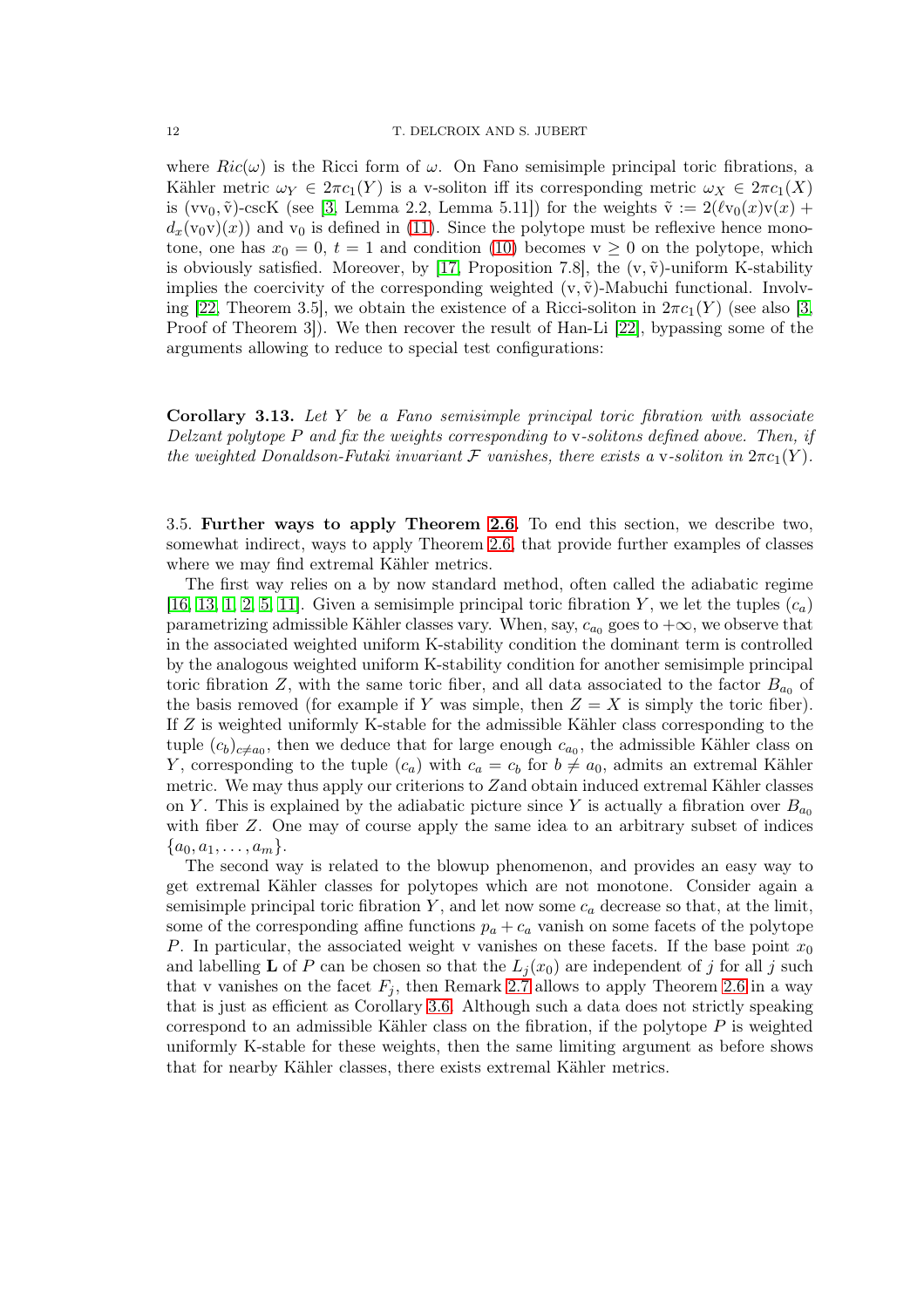### 4. Examples

4.1. Examples of bases. In this section we comment on examples of possibles bases for the semisimple principal toric fibration construction. This allows to determine possible values of  $s_a$  to plug into the condition. The easiest way to get a cscK basis is to choose a Kähler-Einstein manifold, equipped with a multiple of its first Chern class when it is definite, and with an arbitrary Kähler class for Calabi-Yau manifolds.

For canonically polarized manifolds, there always exists a Kähler-Einstein metric in  $-c_1(X)$ , and there exists such manifolds in every dimension. In particular, the value  $s_a = -\frac{2n_a}{k_a}$  $\frac{dn_a}{k_a}$  are always allowed, for  $k_a \in \mathbb{Z}_{>0}$ . For manifolds with zero first Chern class, there always exist Kähler-Einstein metrics with zero scalar curvature. For the positive curvature case, since the projective space of dimension  $n$  is a Kähler-Einstein manifold of index  $n+1$ , all the values  $s_a = 2\frac{n_a(n_a+1)}{k_a}$  are allowed, for  $k_a \in \mathbb{Z}_{>0}$ . More generally, for a Kähler-Einstein Fano basis of dimension  $n_a$  and index  $I_a$ , then all the values  $s_a = 2 \frac{n_a I_a}{k_a}$ are allowed, for  $k_a \in \mathbb{Z}_{>0}$ . Note that the Fano index of an *n*-dimensional Fano manifold is always an integer between 1 and  $n + 1$ . Here are a couple known results on existence of Fano Kähler-Einstein manifolds when  $n$  is small or  $I$  is large:

- if  $I = n + 1$  then  $X = \mathbb{P}^n$  is the *n*-dimensional projective space, and it is Kähler-Einstein,
- if  $I = n$  then  $X = Q^n$  is the *n*-dimensional quadric, and it is Kähler-Einstein,
- if  $n = 1$  then  $X = \mathbb{P}^1$ ,  $I = 2$  and it is Kähler-Einstein,
- if  $n=2$  then  $\mathbb{P}^2$  (index 3),  $X=\mathbb{P}^1\times\mathbb{P}^1$  (index 2) and the blowups of  $\mathbb{P}^2$  (index 1) at three or more points are Kähler-Einstein,
- if  $n = 3$ , then the existence of Kähler-Einstein metrics on a general member of a deformation family of smooth Fano threefolds was recently settled in [4], and the families where the general member is not Kähler-Einstein are the following, in the labelling used in [4], 2.23, 2.26, 2.28, 2.30, 2.31, 2.33, 2.35, 2.36, 3.14, 3.16, 3.18, 3.21, 3.22, 3.23, 3.24, 3.26, 3.28, 3.29, 3.30, 3.31, 4.5, 4.8, 4.9, 4.10, 4.11, 4.12, 5.2.

4.2. Preliminaries: projectivization of sums of line bundles. Let  $(B, \omega_B)$  :=  $\prod_{a=1}^{k} (B_a, \omega_a)$  be a product of compact complex manifolds  $B_a$  endowed with cscK metrics  $\omega_a$  with  $\frac{1}{2\pi}[\omega_a]$  primitive element of  $H^2(B_a, \mathbb{Z})$ . We consider holomorphic line bundles  $\mathcal{L}_i \longrightarrow B, i = 1, \ldots, \ell$ , and we suppose that their first Chern classes satisfy

$$
2\pi c_1(\mathcal{L}_i) = \sum_{a=1}^k p_{ai}[\omega_a],
$$

where by definition  $p_{ai}$  is the  $\omega_a$ -degree of  $\mathcal{L}_i$ . The natural  $\mathbb{C}_i^*$ -action on  $\mathcal{L}_i$  induces an action of  $\mathbb{S}_i^1 \subset \mathbb{C}_i^*$ , providing a  $\mathbb{T}$ -bundle  $\pi: Q \longrightarrow B$ , where  $\mathbb{T} = \prod_i \mathbb{S}_i^1$  is a compact  $\ell$ -torus. We choose a Hermitian metric  $h_i$  on  $\mathcal{L}_i$  and consider the norm function  $r_i(u) :=$  $(h_i(u, u))^{\frac{1}{2}}$  for any u in  $\mathcal{L}_i$ . On  $\tilde{\mathcal{L}}_i$ , the C\*-bundle obtained from  $\mathcal{L}_i$  by removing the zero section,  $r_i$  is positive and we let  $t_i = \log(r_i)$ . We fix a basis  $\boldsymbol{\xi} = (\xi_i)_{i=1}^{\ell}$  of the Lie algebra t of  $\mathbb T$  and we denote by  $\xi \tilde{\zeta}_i$  the generator of the  $\mathbb S_i^1$ -action on  $\tilde{\mathcal{L}}_i$ . We then consider the t-valued one-form  $t := \sum_{i=1}^{\ell} t_i \xi_i$  and we define a connection one-form  $\theta$  on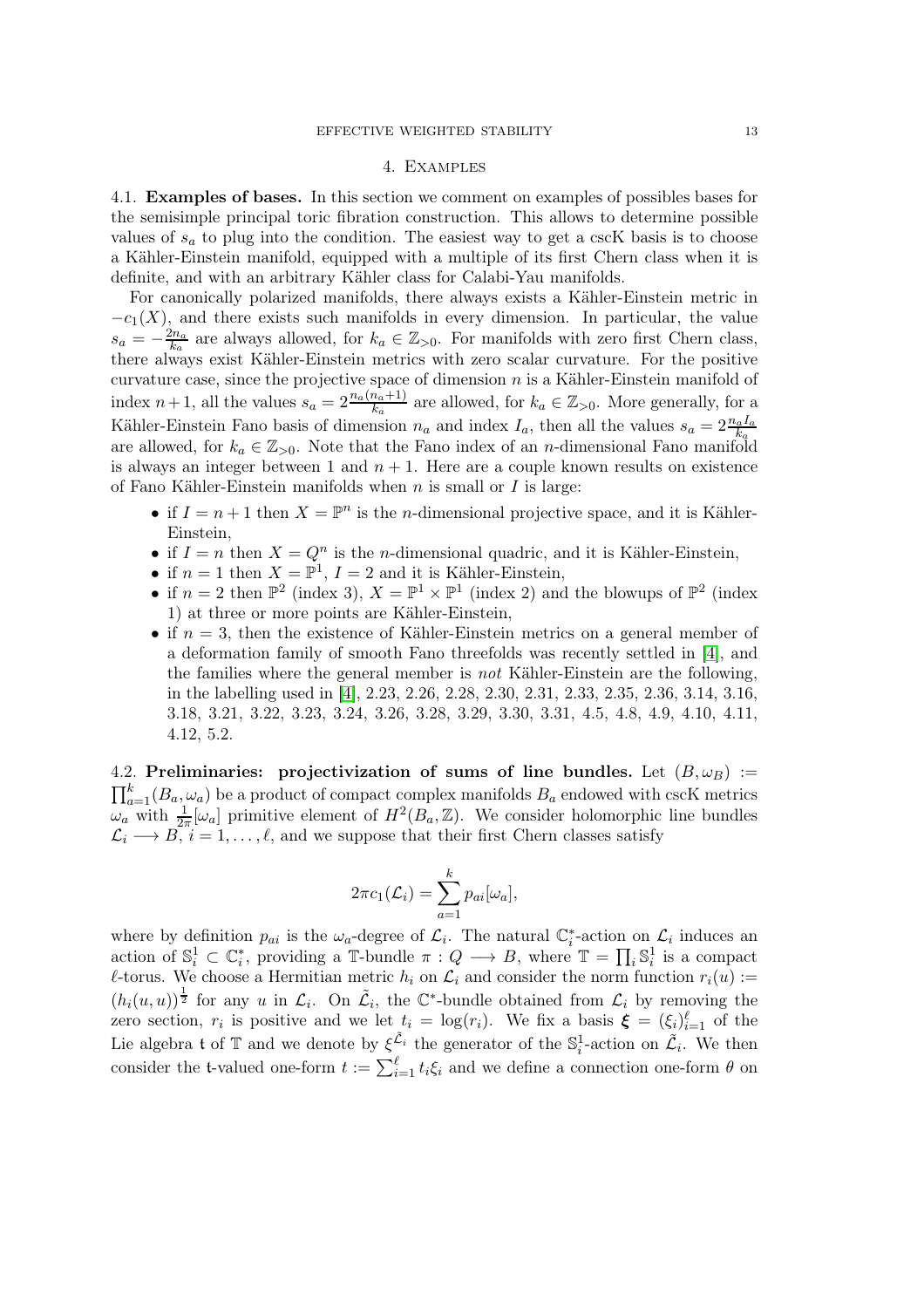Q as the restriction of  $d^c t$  to Q, seen as the T-bundle of unit element on each  $(\mathcal{L}_i, h_i)$ . For all  $i = 1, \ldots, \ell$ , it satisfies

$$
\theta(\xi^{\tilde{\mathcal{L}}_i})=\xi_i.
$$

We obtain by construction

(15)  

$$
d\theta = \sum_{i=1}^{\ell} \xi_i \otimes \pi^*(\omega_{h_i}) = \sum_{i=1}^{\ell} \xi_i \otimes \left(\sum_{a=1}^{k} p_{ai} \pi^*(\omega_a)\right)
$$

$$
= \sum_{a=1}^{k} p_a \otimes \pi^*(\omega_a),
$$

where  $\omega_{h_i}$  is the opposite of the curvature form of the Chern connection of  $(\mathcal{L}_i, h_i)$ and  $p_a = \sum_{i=1}^{\ell} p_{ai} \xi_i$ . We consider the  $\ell$ -projective space  $(\mathbb{P}^{\ell}, \omega_{\mathbb{P}^{\ell}}, \mathbb{T})$  endowed of an hamiltonian T-action with respect to a fixed Kähler metric  $\omega_{\mathbb{P}^{\ell}}$ . We fix the principal T-bundle Q with its connection one form  $\theta$ , the cscK Kähler manifolds  $(B_a, \omega_a)$  and the toric Kähler manifold ( $\mathbb{P}^{\ell}, \omega_{\mathbb{P}^{\ell}}, \mathbb{T}$ ). From this datas, we define a semisimple principal toric fibration  $Y := Q \times_{\mathbb{T}} \mathbb{P}^{\ell}$ . By construction, Y is biholomorphic to the total space of the projectize bundle  $\mathbb{P}(E)$ ,  $E := \mathcal{O} \oplus \bigoplus_{i=1}^{\ell} \mathcal{L}_i$ .

Suppose  $\omega_{\mathbb{P}^{\ell}}$  belongs the the first Chern class  $2\pi c_1(\mathbb{P}^{\ell})$  of  $\mathbb{P}^{\ell}$  and denotes by P the canonical  $\ell$ -simplex associate to  $(\mathbb{P}^{\ell}, 2\pi c_1(\mathbb{P}^{\ell}), \mathbb{T}^{\ell})$  via Delzant correspondence [10]. By  $(15)$ , any compatible Kähler metric on Y is of the form

(16) 
$$
\omega_Y = \sum_{a=1}^k \left( \sum_{i=1}^\ell p_{ai} x_i + c_a \right) \omega_a + \omega_{\mathbb{P}^\ell}, \quad x = (x)_{i=1}^\ell \in P
$$

with

$$
(17) \t\t\t c_a > \sum_{i=1}^{\ell} p_{ai},
$$

In the above formulas, by abuse of notation,  $\omega_{\mathbb{P}^d}$  denotes both the Kähler metric on  $\mathbb{P}^{\ell}$ and its induced metric in  $2\pi c_1(O_E(\ell+1))$ . The tuples  $(c_a)$  satisfying (17), parametrize the compatible Kähler classes.

Furthermore, suppose that B is a product of Kähler-Einstein manifolds  $(B, \omega_B) :=$  $\prod_{a=1}^{k} (B_a, \omega_a)$ . By Lemma 3.10, if we choose  $c_a$  equal to the Fano index  $I_a$  of  $B_a$ , the corresponding compatible Kähler form  $\omega_Y$  defined in (16) belongs to the first Chern class  $2\pi c_1(Y)$ . In particular, if

$$
(18) \t\t I_a > \sum_{i=1}^{\ell} p_{ai},
$$

Y is a Fano manifold with compatible first Chern class.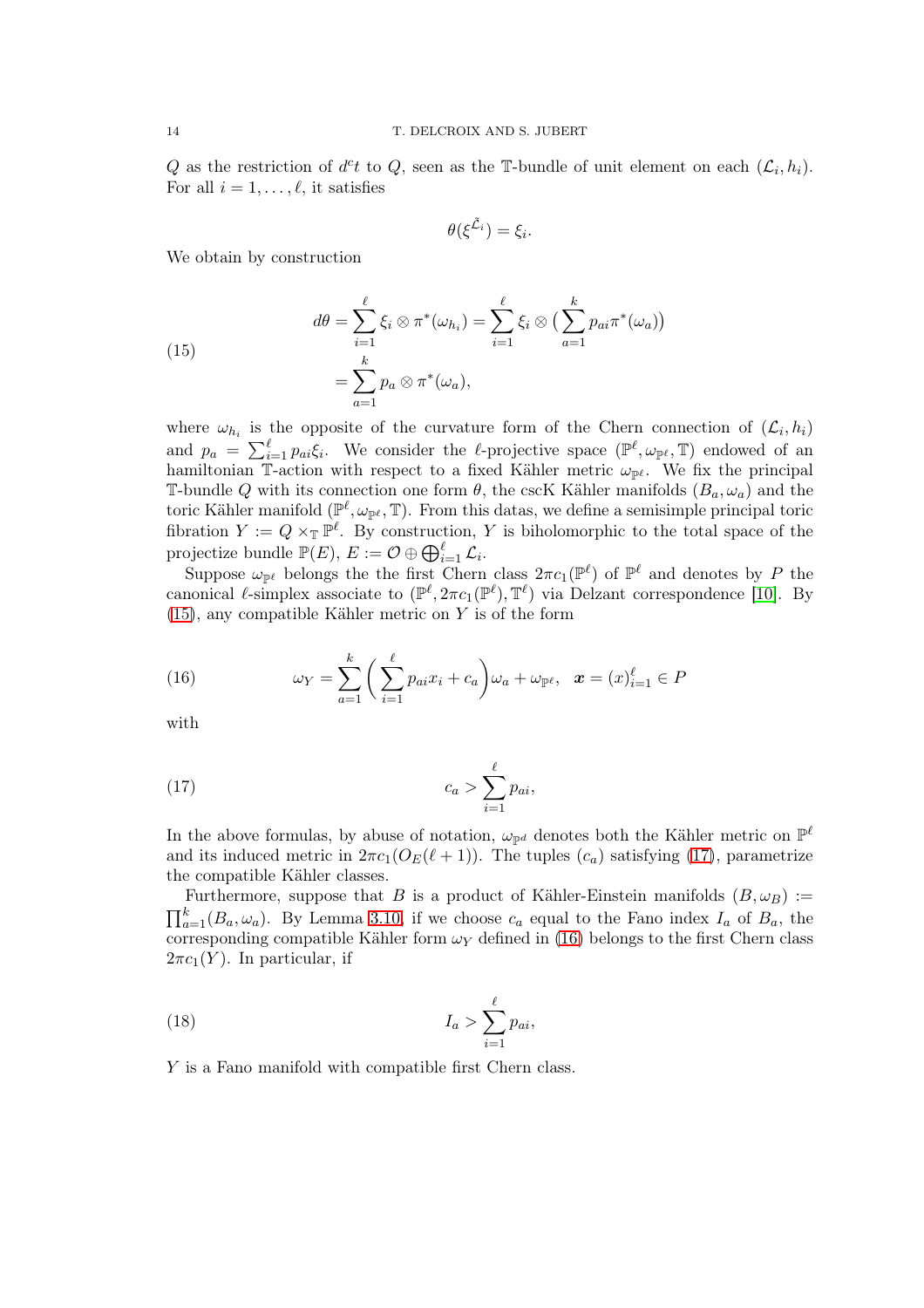4.3.  $\mathbb{P}^2$ -fiber over Fano threefold. We consider the 2-dimensional projective space  $(\mathbb{P}^2, \mathbb{T}^2, 2\pi c_1(\mathbb{P}^2))$ . Identifying the lattice  $\Lambda$  of  $\mathbb{T}^2$  with  $\mathbb{Z}^2$ , we consider its labelled moment polytope  $(P, L)$  in  $\mathbb{R}^2$ 

(19) 
$$
P = \{(x_1, x_2) =: x \in \mathbb{R}^2 \mid L_1(x) \ge 0, L_2(x) \ge 0, L_3(x) \ge 0\},\
$$

where  $L_1(x) := x_1 + 1$ ,  $L_2(x) := x_2 + 1$ ,  $L_3(x) := -x_1 - x_2 + 1$ . Let  $(B, \omega_B)$  be a KE Fano 3-fold with  $\alpha_B := [\omega_B]$  primitive element of  $H^2(B, \mathbb{Z})$  proportional to the first Chern class  $2\pi c_1(B)$ . Let  $\mathcal{L}_i \longrightarrow B$  be a holomorphic line bundle of degree  $p_i$  proportional to the anticanonical line bundle  $-K_B$ , i.e.  $p_i \alpha_B = 2\pi c_1(\mathcal{L}_i)$ . We consider a *simple* principal toric fibration (i.e. the basis has only one factor)  $\pi: Y := \mathbb{P}(\mathcal{L}_0 \oplus \mathcal{L}_1 \oplus \mathcal{L}_2) \longrightarrow B$ . Since the holomorphic class of Y is invariant by tensoring  $\mathcal{L}_0 \oplus \mathcal{L}_1 \oplus \mathcal{L}_2$  with a line bundle, we can suppose without loss of generality that  $L_0 = \mathcal{O}$  is the trivial line bundle and  $p_i \geq 0$ ,  $i = 1, 2$ . When B is a local Kähler product of nonnegative cscK metric and  $p_1 = p_2 > 0$ or  $p_2 > p_1 = 0$ , it is know [1, Proposition 11], that there exists an extremal metric in every compatible Kähler classes. We then suppose  $p_2 \geq p_1 > 0$ .

The compatible Kähler classes are parametrized by constants c and are of the form

(20) 
$$
\alpha_c := 2\pi c_1(O_E(3)) + c\pi^*(\alpha_B).
$$

As introduced in Section 4.1, since  $B$  is a Fano threefold, the only possible Fano indices I are 1, 2, 3 or 4. In the case where B is the quadric  $Q_3$  or the projective space  $\mathbb{P}^3$  (i.e. if  $I = 3$  or  $I = 4$  respectively), Leray-Hirch Theorem shows that  $H^2(Y, \mathbb{R}) \cong \mathbb{R}^2$ . It follows that, up to scaling, all Kähler classes are compatible, i.e. of the form of (20). It is known that [2, Theorem 4] for c sufficiently large, the class  $\alpha_c$  is extremal. The following Proposition gives a precise value for c, depending on  $p_1$  and  $p_2$ , from which  $\alpha_c$  admits an extremal metric.

**Proposition 4.1.** Let  $Y = \mathbb{P}(\mathcal{O} \oplus \mathcal{L}_1 \oplus \mathcal{L}_2) \longrightarrow B$  be a simple principal toric fibration over a Kähler-Einstein Fano threefold B, where  $\mathcal{L}_1$  and  $\mathcal{L}_2$  are holomorphic line bundles of degrees  $1 \leq p_1 \leq p_2$  proportional to the anti-canonical line bundle  $-K_B$  of B. Then there exists an extremal metric in  $\alpha_c$  for  $c \geq 7p_2$ .

*Proof.* Since the arguments are identical for each Fano index  $I$ , we give the proof only for  $I = 4$ .

By Corollary 3.7, for  $c \geq 4$ , it is sufficient to check (13) evaluated in each vertices  $v_1 := (-1, 2), v_2 := (-1, -1), v_3 := (2, -1)$  of the polytope P.

Using Programm 2 in Appendix A, we find that the LHS of  $(13)$  evaluated in  $v_1$  is a rational fraction in the variables  $c, p_1, p_2$ :

LHS of (13) = 
$$
\frac{P(c, p_1, p_2)}{Q(c, p_1, p_2)}.
$$

We give the explicit expression of the polynomials  $P$  and  $Q$  in Appendix B. Suppose now  $c \geq 7p_2$  and  $p_2 \geq p_1 \geq 1$ . Then we can find two polynomials

$$
R(c) := 12250c^{10} - 73500c^9 - 295470c^8 + 1296540c^7 - 3657150c^6 + 3776220c^5 - 6537672c^4 + 5624964c^3 - 6193584c^2 + 85920232c - 1889568
$$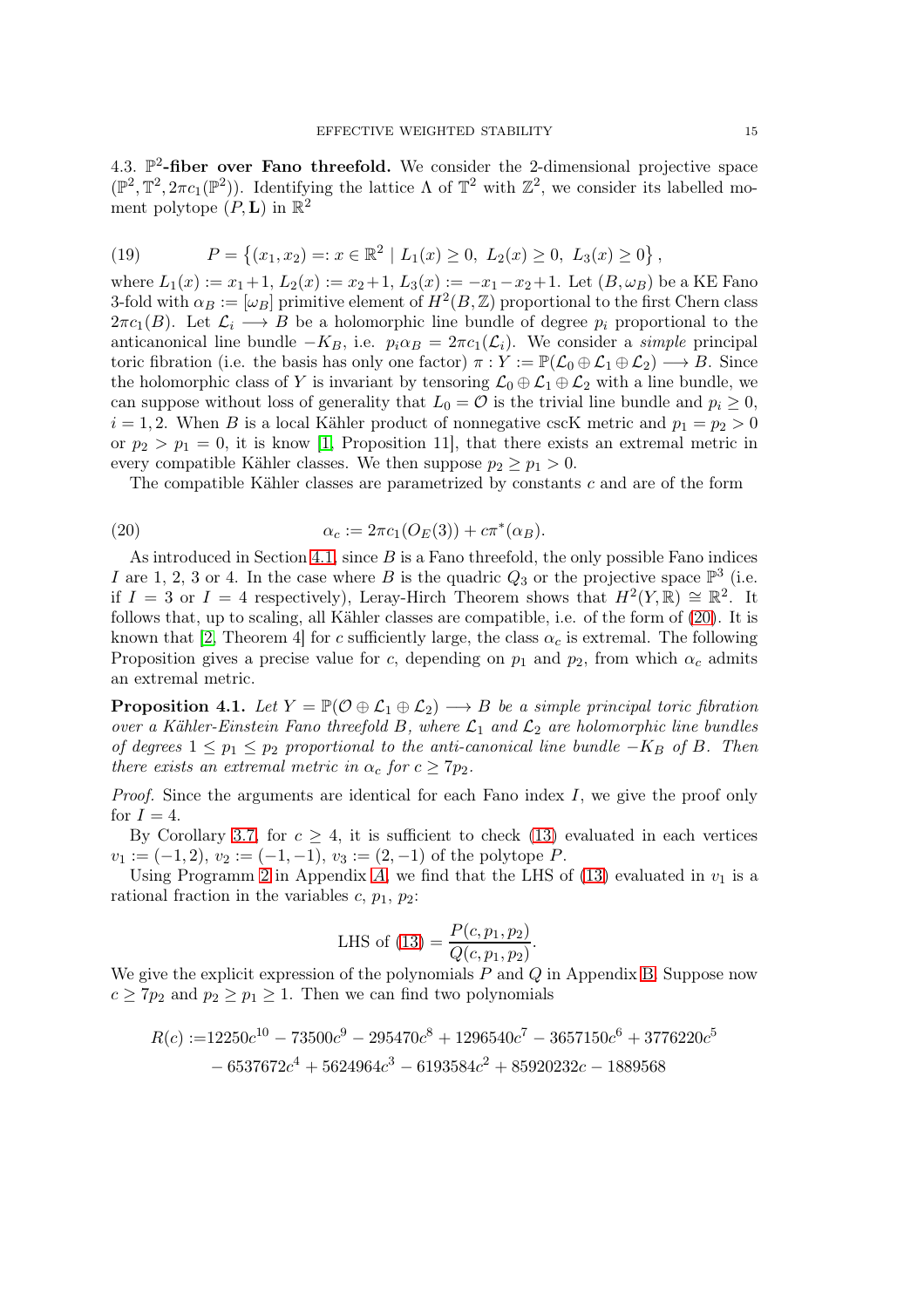and

$$
S(c) := 6125c^{10} + 18375c^9 + 6615c^8 + 19845c^7 + 127575c^6
$$
  
+ 382725c<sup>5</sup> + 17496c<sup>4</sup> + 52488c<sup>3</sup> - 288684c<sup>2</sup> - 866052c

such that

$$
0 < R(c) \le P(c, p_1, p_2)
$$

and

$$
0 < S(c)
$$
 and  $S(c) \ge Q(c, p_1, p_2)$ .

It implies that

LHS of (13) = 
$$
\frac{P(c, p_1, p_2)}{Q(c, p_1, p_2)} \ge \frac{R(c)}{S(c)} \ge 0.
$$

We proceed analogously for the vertex  $v_2$  and  $v_3$ . We conclude the proof by involving Corollary 3.7.

 $\Box$ 

**Remark 4.2.** In Proposition 4.1, we obtain a lower bound on c depending only on the degrees  $p_1$  and  $p_2$  of the line bundles  $\mathcal{L}_1$  and  $\mathcal{L}_2$ . For given values of  $p_1$  and  $p_2$  it is possible to obtain a more optimal result. Indeed, suppose  $p_1$  and  $p_2$  are fixed. Then, the LHS of  $(13)$  is a rational fraction F depending only on the variable c. We then only need to look for constant  $\alpha$  such that F is non-negative for  $c \geq \alpha$ . For example, if  $B = \mathbb{P}^3$ , respectively  $B = Q_3$ ,  $p_1 = 1$  and  $p_2 = 2$ , (13) show the existence of an extremal metric in  $\alpha_c$  for  $c \ge 7.09$ , respectively  $c \ge 9.08$ . We refer to Appendix A for further exemples of application of the sufficient condition on simple principal  $\mathbb{P}^2$  fibrations.

#### 4.4. Comments on the rank one case.

4.4.1. Varying  $x_0$  and prescribing weighted scalar curvature on  $\mathbb{P}^1$ . As noted in Remark 2.8, it can be useful to vary the base point  $x_0$ . In this short paragraph, we want to illustrate this phenomenon in the simplest possible case, that is, when working on the one-dimensional polytope  $[-1, 1] \subset \mathbb{R}$  with the weights  $v \equiv 1$  and arbitrary w. We further choose the lattice labelling of  $[-1, 1]$  induced by the lattice  $\mathbb{Z} \subset \mathbb{R}$  (in other word, we work on the anticanonical moment polytope of  $\mathbb{P}^1$ ). More precisely, the labelling  $(L_1, L_2)$  is given by  $L_1(x) = 1 + x$  and  $L_2(x) = 1 - x$ . Since  $y \equiv 1$ , we have  $d_x y \equiv 0$ , hence condition (7) from Theorem 2.6 translates as

$$
\frac{1}{4}\mathbf{w}|_{[-1,x_0]}\leq \frac{1}{1+x_0} \qquad \text{and} \qquad \frac{1}{4}\mathbf{w}|_{[x_0,1]}\leq \frac{1}{1-x_0}
$$

The latter condition is illustrated in Figure 2, and it is obviously less restrictive if one can choose  $x_0$  than the uniform condition corresponding to the obvious choice of  $x_0 = 0$ for the monotone lattice polytope  $[-1, 1]$ .

We end this paragraph by recalling that  $(1, w)$ -uniform stability of the lattice polytope  $[-1, 1]$  translates to existence of certain canonical Kähler metrics on  $\mathbb{P}^1$  thanks to [25].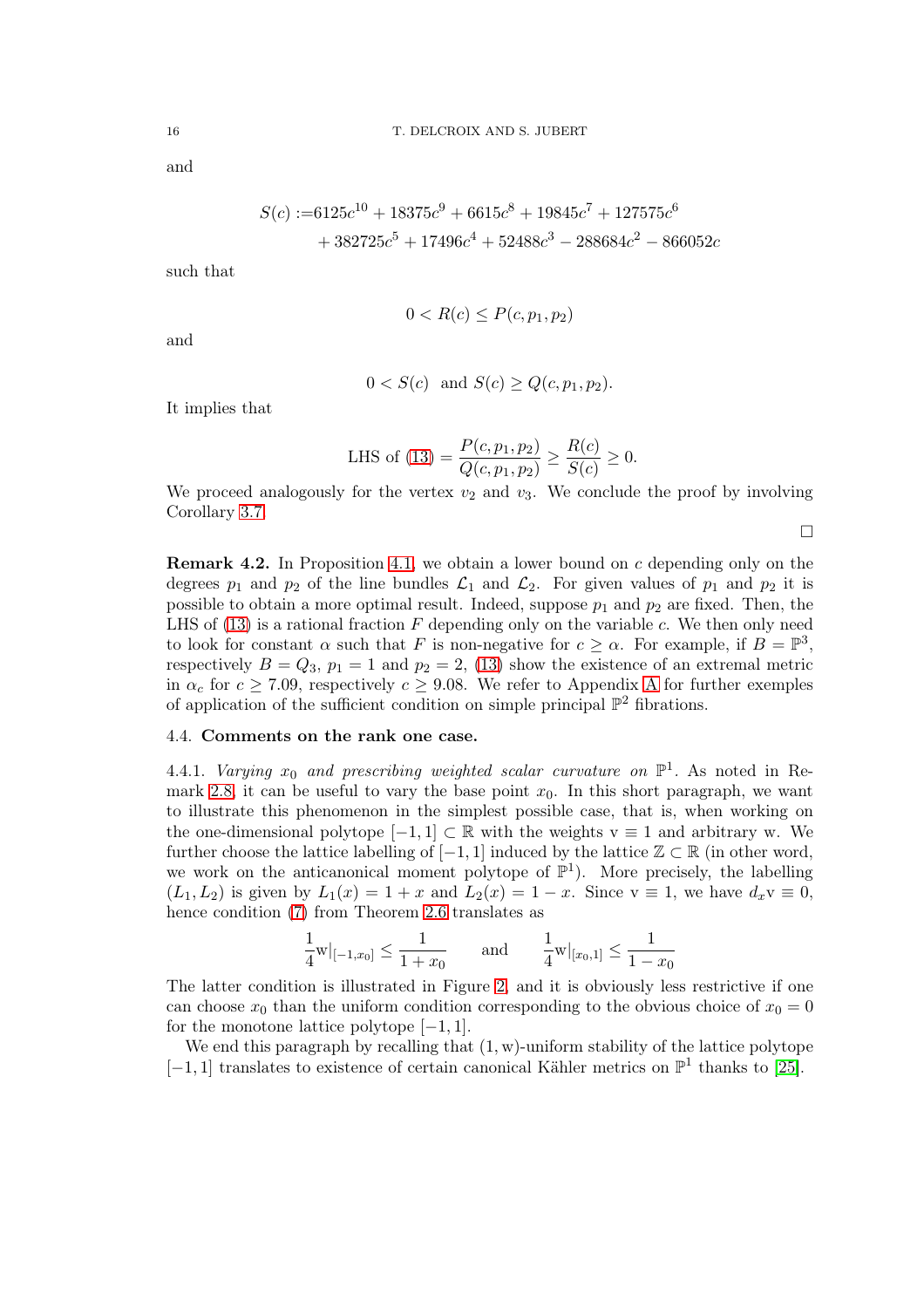

4.4.2. Extremal metrics on  $\mathbb{P}^1$ -bundles. We have focused on applications of our sufficient condition to semisimple principal toric bundles with dimension two toric fiber. This is because in the case of a one-dimensional toric fiber, quite a few strong results have been shown in [1]. For example, it is proved in [1, Proposition 11] that if all factors  $(B_a, \omega_a)$  of the basis have non-negative constant scalar curvature, and the fiber is one-dimensional, then there exists an extremal Kähler metric in all compatible Kähler classes.

There cannot be such a result if some factors of the basis have negative constant scalar curvature, as shown by examples in [1]. More importantly, some of these examples motivated the initial introduction of the notion of uniform K-stability, as they are likely relatively K-polystable in the sense of [27], but do not admit extremal Kähler metrics.

On the positive side, by [1, Theorem 1], there always exist extremal Kähler metrics on a a semisimple principal  $\mathbb{P}^1$ -fibration, when all the  $c_a$  are large enough, as explained in Section 3.5. However, it is not so easy to derive explicit Kähler classes with extremal Kähler metrics from this asymptotic proof. A possible approach to get explicit classes with extremal Kähler metrics would be to compute the extremal polynomial (in the terminology of [1]) and check when it is positive. This is less practical than our sufficient condition, which involves only checking the positivity of a polynomial at two points. We provide in the appendix an elementary computer program which checks whether our sufficient condition is satisfied for a simple principal  $\mathbb{P}^1$ -fibration, which could easily be adapted to the case of a semisimple principal  $\mathbb{P}^1$ -fibration.

4.4.3. A more explicit example. Consider B a three-dimensional canonically polarized manifold, equipped with its Kähler-Einstein metric in  $-c_1(X)$ , whose scalar curvature is thus equal to −6. We consider the sufficient condition for existence of extremal Kähler metrics in admissible Kähler classes on the  $\mathbb{P}^1$ -bundles  $\mathbb{P}(\mathcal{O}_B \oplus K_B^m)$ . Up to rescaling and symmetry, this amounts to checking (v, w)-uniform K-stability of the reflexive lattice polytope  $[-1, 1] \subset \mathbb{R}$  with respect to the weights

$$
v(x) = (px + c)^3
$$
 and  $w(x) = \left(l_{ext}(x) - \frac{-6}{px + c}\right)(px + c)^3$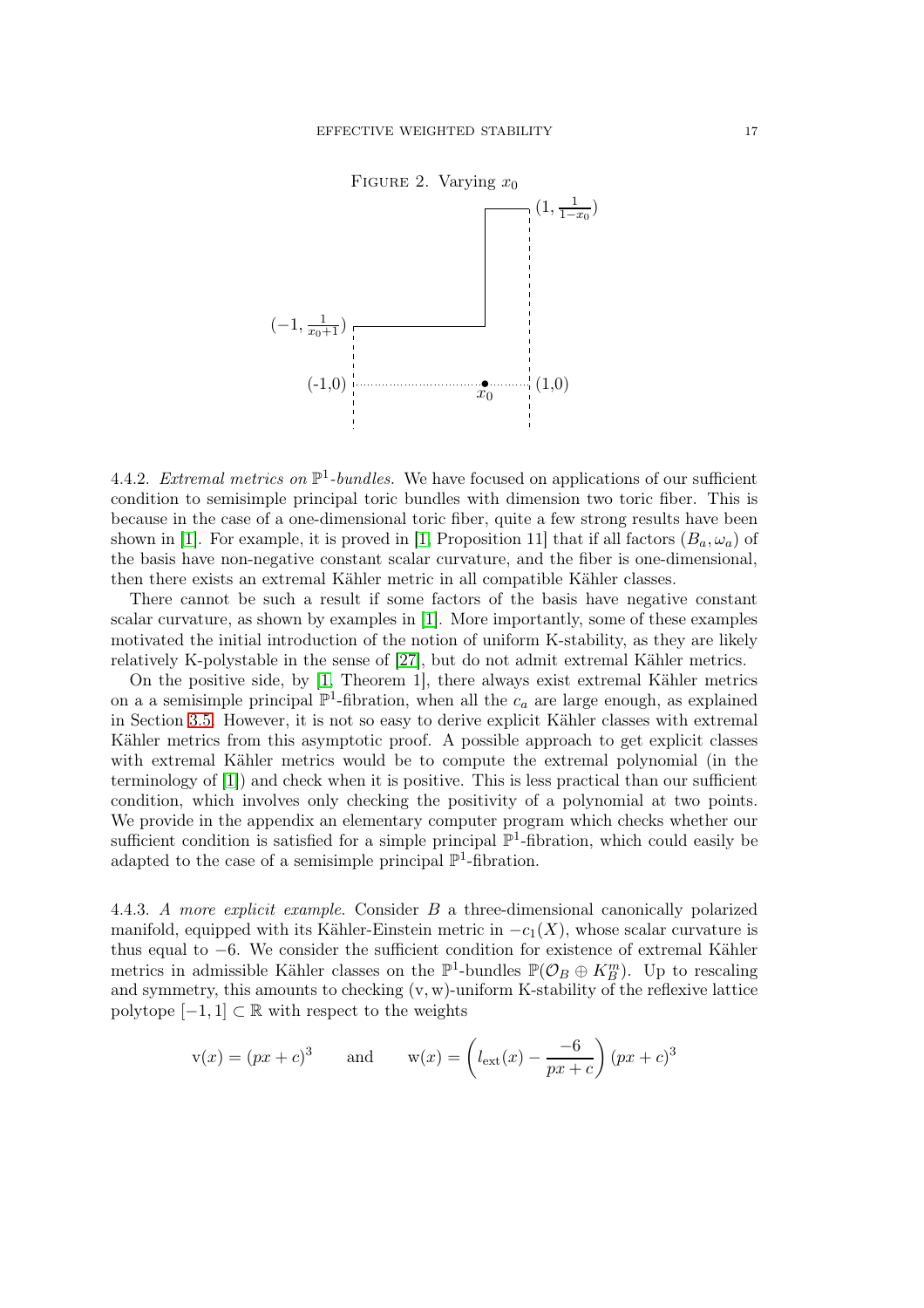where  $p \in \mathbb{Q}$ ,  $c \in \mathbb{R}$  and  $c > p > 0$ . Our sufficient condition allows to obtain the following explicit families of extremal Kähler classes. We only show an example with very rough estimates to illustrate the results, but of course one could get much more classes by using more precise estimates in the proof, and even more classes by using the sufficient condition in Theorem 2.6 in its full generality.

**Proposition 4.3.** With the above notations, if  $c \ge 15p$ , then  $[-1, 1]$  is  $(v, w)$ -uniformly K-stable. The corresponding Kähler classes on the  $\mathbb{P}^1$ -bundles  $\mathbb{P}(\mathcal{O}\oplus K_B^m)$  admit extremal Kähler metrics.

Proof. Using Program 1 in the appendix or straightforward but tedious computations, we obtain up to elementary simplifications that the sufficient condition reads as

$$
75c^7 - 300c^6 - 65c^5p^2 + 160c^4p^2 - 15c^3p^4 - 180c^2p^4 - 27cp^6 + 48p^6
$$

is greater than

$$
\left|-75c^6p+5c^4p^3+80c^3p^3-105c^2p^5+15p^7\right|
$$

Without attempting to give an optimal result, we may as well check that it is greater than

$$
75c^6p + 5c^4p^3 + 80c^3p^3 + 105c^2p^5 + 15p^7
$$

since c and p are positive. Writing  $c = \alpha p$  for some  $\alpha > 1$  and simplifying by  $p^6$ , we get a linear inequation in p

$$
(21) \t\t\t pA + B \ge 0
$$

where

$$
A = 75\alpha^7 - 75\alpha^6 - 65\alpha^5 - 5\alpha^4 - 15\alpha^3 - 105\alpha^2 - 27\alpha - 15
$$
  

$$
B = -300\alpha^6 + 160\alpha^4 - 80\alpha^3 - 180\alpha^2 + 48
$$

Since  $\alpha > 1$ , the coefficient A is larger than  $(75\alpha - 307)\alpha^6$  and in particular, it is non-negative for  $\alpha \geq \frac{307}{75}$ . Using the same lower bound for the leading coefficient, inequation (21) is certainly satisfied at  $p = 1$  if

$$
(75\alpha - 307)\alpha^{6} - 300\alpha^{6} - 160\alpha^{4} - 80\alpha^{3} - 180\alpha^{2} - 48 \ge 0
$$

Using again  $\alpha > 1$  and very rough estimates, this is implied by the inequality

$$
(75\alpha - 1075)\alpha^6 \ge 0
$$

The latter is satisfied at least for  $\alpha \ge 15$ , and since  $15 \ge \frac{307}{75}$ , we obtain that if  $\alpha \ge 15$ , the sufficient condition is satisfied for all  $p \geq 1$ .

# Appendix A. An elementary Python program

We provide, as a courtesy to the reader, elementary Python programs using SymPy that checks the sufficient condition from Corollary 3.7 for simple principal toric fibrations (that is, the basis has only one factor) with Fano toric fiber  $X$  of dimension one or two such that  $[\omega_X]$  a multiple of  $c_1(X)$ .

The only data from the simple principal toric bundle needed to compute the condition is:

• from the basis, the dimension  $n \in \mathbb{Z}$  and scalar curvature  $s \in \mathbb{Q}$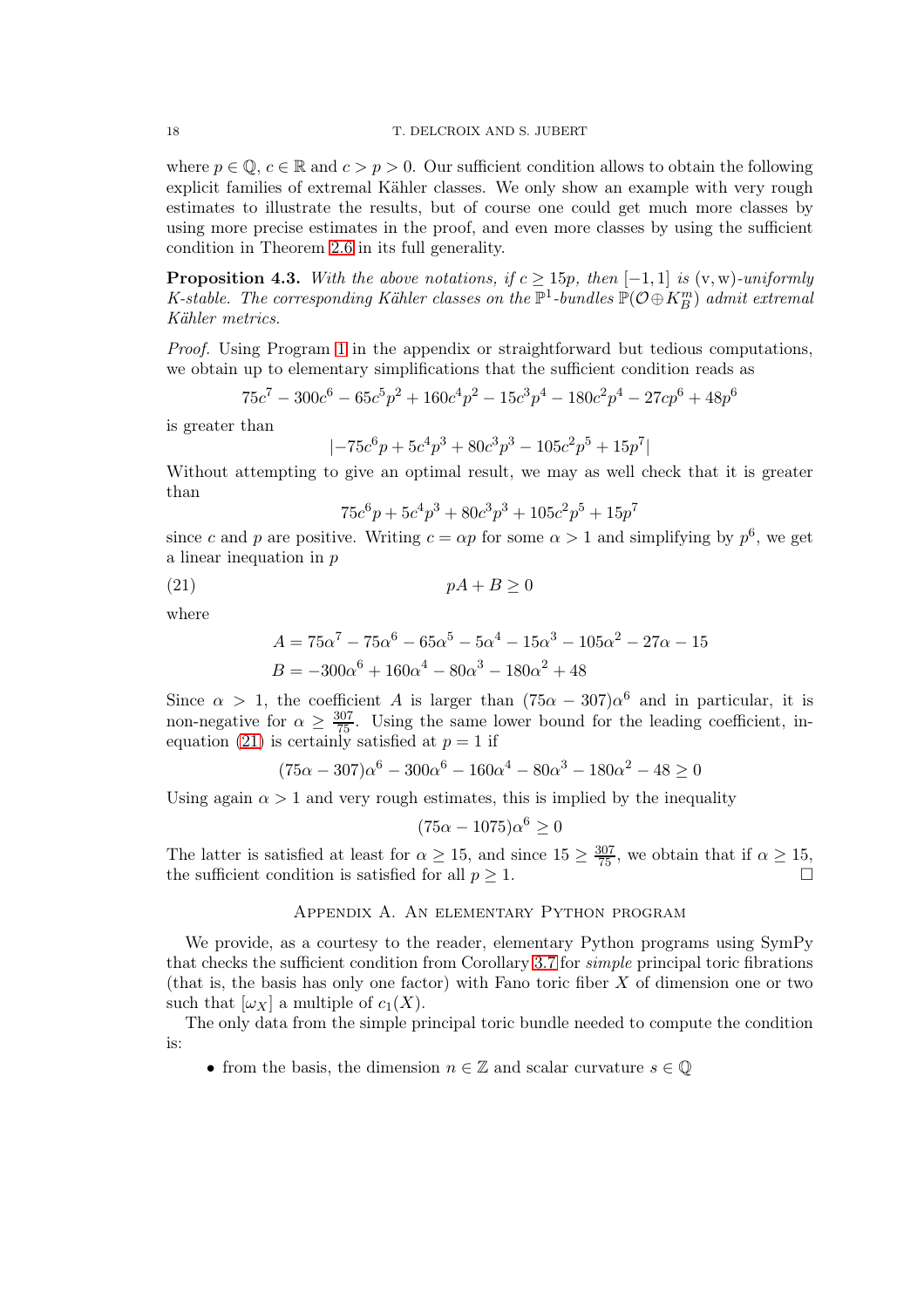- from the Fano toric fiber of dimension  $\ell \in \{1,2\}$ , the reflexive moment polytope  $P \subset \mathbb{R}^{\ell} = \mathbb{Z}^{\ell} \otimes \mathbb{R}$ , and the multiple  $t = \frac{[\omega_X]}{c_1(X)}$  $\frac{|\omega_X|}{c_1(X)} \in \mathbb{R}$
- the one-parameter subgroup  $p$  from the principal bundle, identified with an integer  $p \in \mathbb{Z}$  if the fiber is one-dimensional, and with an element  $p = (p_1, p_2) \in \mathbb{Z}^2$ if the fiber is of dimension two,
- and the constant  $c \in \mathbb{R}$  defining the admissible Kähler class.

We wish to compute the expression given by the right-hand side of (13)

$$
\texttt{test} = 2(\ell+n+1) + \frac{ts - 2nc}{p(x) + c} - tl_{\text{ext}}(x)
$$

in order to check the condition. For this, it suffices to compute the extremal function  $l_{\text{ext}}$  by solving the linear system which defines it. Our short programs compute  $l_{\text{ext}}$ , then test, then evaluate test at the vertices of P and returns the minimum if all data are explicitly given. It the minimum returned by the program is non-negative, the data correspond to a simple principal toric fibration with an admissible Kähler class and  $c > \frac{ts}{2n}$ , then there exists an extremal Kähler metric. We may also let some of the data remain unknown and treat them as variables.

```
1 import sympy as sym
2 # variable on the line ( here the fiber is one - dimensional )
3 \times = \text{sym.symbols} ('x')
4 # data of the simple principal toric fibration
5 p, c = sym.symbols('p, c')6 n, s, t = 3, -6, 1
7 # weights
8 \t1 = c + p * x9 \text{ v}, \text{w0} = 1**n, -s*1**(n-1) # for now, unknown l_ext is replaced with zero
10 # Donaldson-Futaki invariant with weights (v, w0)11 def DF0 (f):
12 interior=sym.integrate (f*w0, (x, -t, t))13 facets=(f*v). subs (x, -t) + (f*v). subs (x, t)14 return (interior+facets)
15 # Compute the extremal function lext
16 X= sym. Matrix (2, 1, [1, x])
17 M= sym. Matrix (2, 2, lambda i, j:
18 sym.integrate (X[i, 0]*X[j, 0]*v, (x, -t, t)))19 V= sym . Matrix (2 , 1, [ DF0 (1) , DF0 (x) ])
20 Lext = M.LUsolve(V)21 \text{lext} = ((\text{Lext} . T) * X) [0, 0]22 # Compute expression test at the two vertices and print it
23 test = 2 * (1 + 1 + n) + (t * s - 2 * n * c) / 1 - t * 1 ext24 print(sym.factory(test.subs(x, -t)))25 print(sym.factory(test.subs(x,t)))
```
PROGRAM 1. Rank one simple principal toric fibrations

Program 1 prints the condition to check when c and p are variables,  $n = 3$ ,  $s = -6$ and  $t = 1$ , as used in Proposition 4.3. By modifying Line 5 and 6, one can obtain the conditions for an arbitrary simple principal  $\mathbb{P}^1$ -bundle.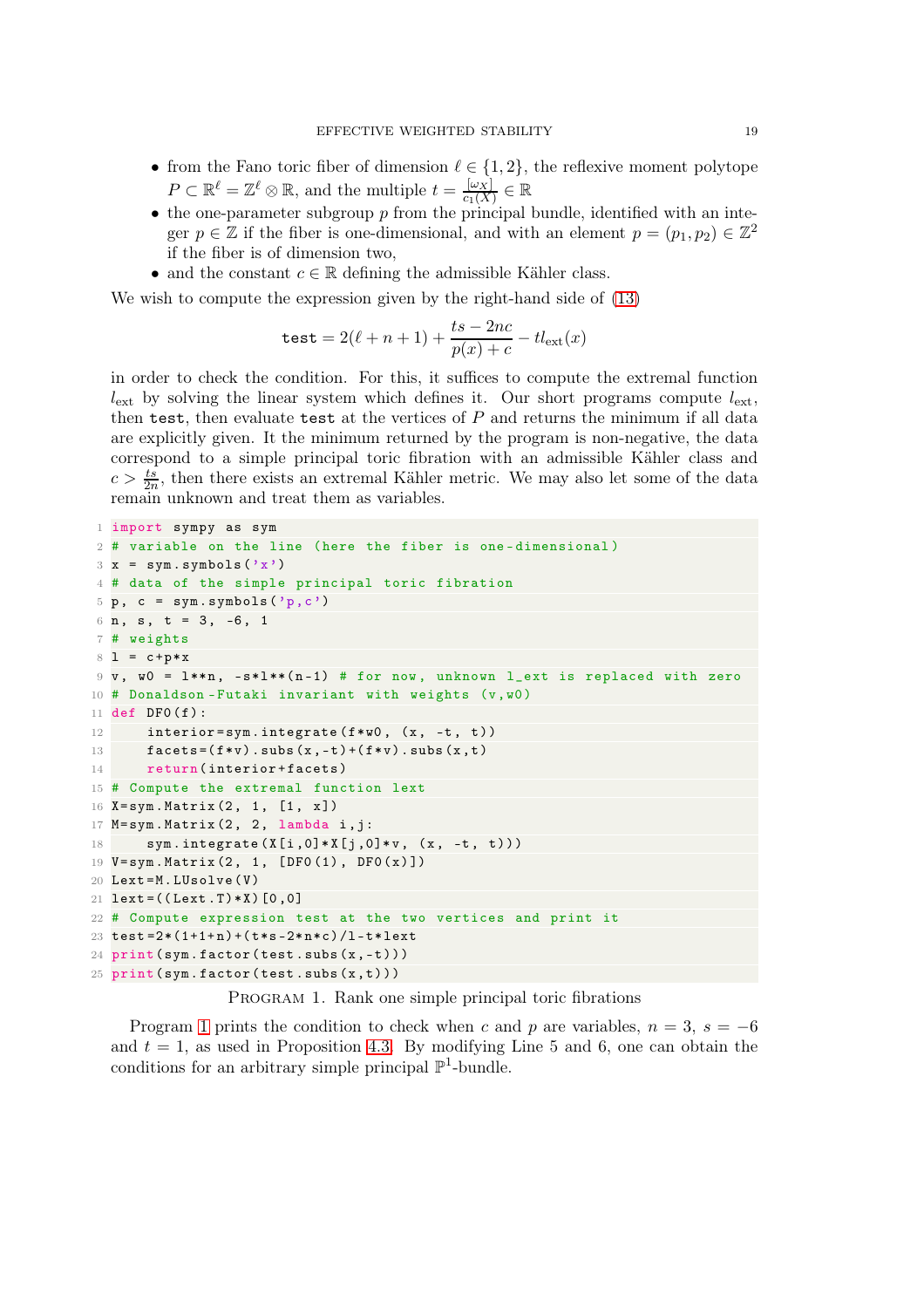```
1 import sympy as sym
2 # variables on the plane
3 \times 1, x2 = sym.symbols('x1, x2')4 # data of toric fibration and admissible Kahler class
5 c, p1, p2, n, s, t = 12, 1, 2, 3, 18, 1
6 ## weights associated to the data
7 l=c+p1*x1+p2*x28 v=l ** n
9 w0 = -s * 1 * * (n - 1) # for now, unknown <math>l</math> ext replaced with zero10 # list of vertices of the polytope
11 vert = [[2*t,-t], [-t,-t], [-t,2*t]]12 # Donaldson-Futaki invariant with weights (v, w0)13 def DF0 (f):
14 interior=sym.integrate (sym.integrate (f*w, (x2, -t, t-x1)), (x1, -t, 2*t))15 facet1 = sym.integrate ((2*f*v).subs (x2, -t), (x1, -t, 2*t))16 factor2 = sym.integrate ((2*f*v).subs(x2, t-x1), (x1, -t, 2*t))17 facet3 = sym.integrate ((2*f*v).subs(x1, -t), (x2, -t, 2*t))18 return(interior+facet1+facet2+facet3)
19 # Compute the extremal function l_ext
20 X= sym. Matrix (3, 1, [1, x1, x2])
21 M= sym. Matrix (3, 3, lambda i, j:
22 sym.integrate ( sym.integrate (X[i, 0]*X[j, 0]*v , (x2, -t, t-x1) ) , (x1, -t, 2*t)))
23 V= sym. Matrix (3, 1, [DF0(1), DF0(x1), DF0(x2)]24 Lext=M.LUsolve (V)
25 lext = ((Lext.T)*X) [0,0]26 # Compute and print the minimum of expression test on vertices
27 test = 2 * (1 + 2 + n) + (t * s - 2 * n * c) / 1 - t * 1 ext28 test_vertices=test.subs(x1, vert [0] [0]).subs(x2, vert [0] [1])
29 for i in range (1, len(vert)):
30 test_vertices = sym . Min ( test_vertices ,
31 test. subs (x1, vert[i][0]). subs (x2, vert[i][1]))32 print(" The minimum of expression test on vertices is ", test_vertices )
```
PROGRAM 2. Simple principal  $\mathbb{P}^2$  toric fibrations

Program 2 computes the condition when all the data are given the fixed values  $(c, p1, p2, n, s, t) = (12, 1, 2, 3, 18, 1)$ . Changing the values on the right-hand side of Line 5 allows to check the sufficient condition for arbitrary fixed values. If one wants one or several of the above quantities to be treated as variables, for example c,  $p_1$  and  $p_2$ , it suffices to remove these and the corresponding values on the right in Line 5 and add the line

 $6 c$ , p1, p2 = sym.symbols  $('c, p1, p2')$ 

Since the program will now compute values of test as symbolic expressions, it will no longer be able to determine the minimum. One should thus replace Lines 28–32 for example by

```
28 print(sym.separatevars(test.subs(x1,vert[2][0]).subs(x2,vert[2][1])))
```
to get the expressions from appendix B, to be used in the proof of Proposition 4.1.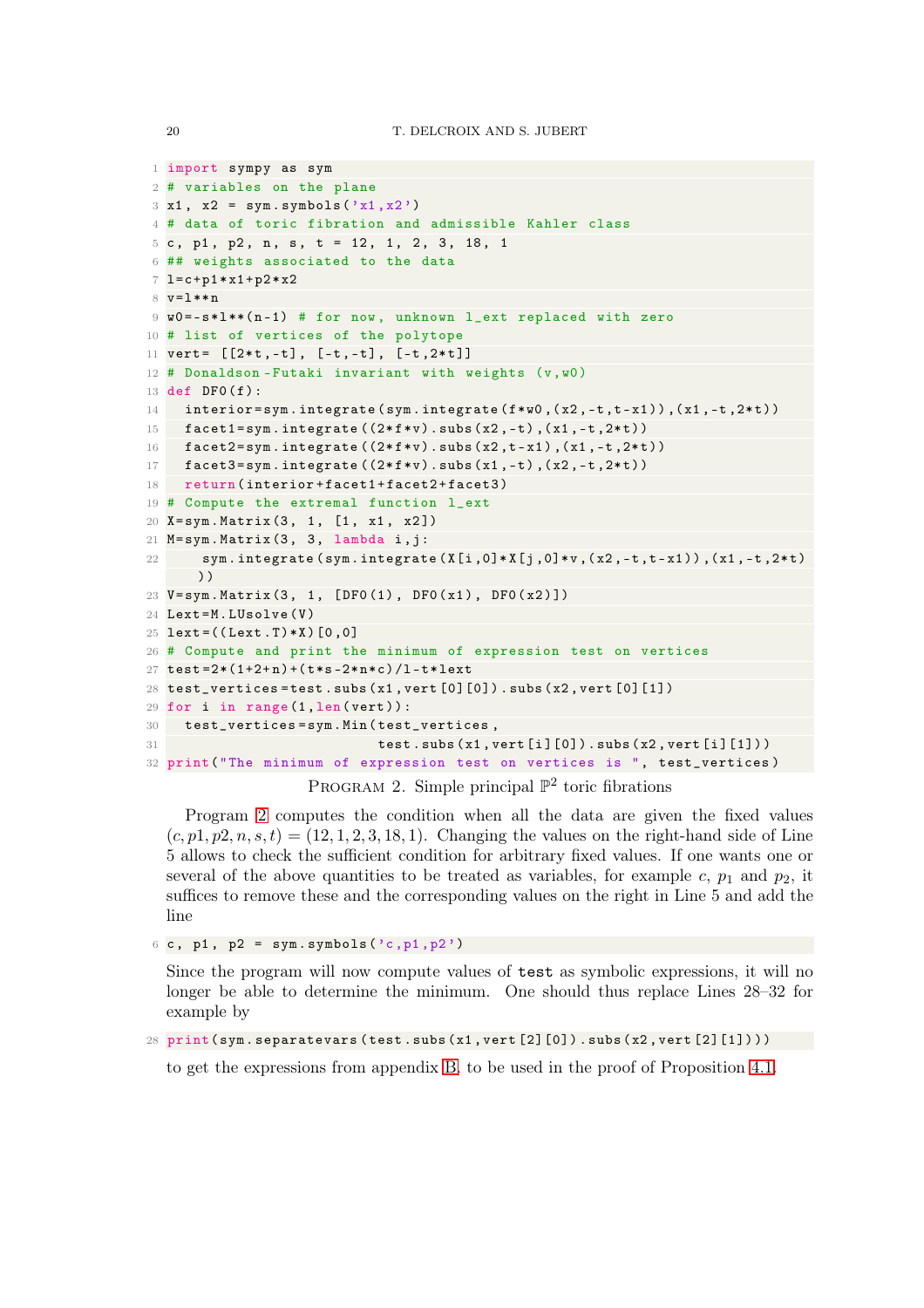Similarly, it is very easy to modify the program to consider another Fano toric surface as fiber (Recall that there are five smooth Fano toric surfaces:  $\mathbb{P}^1 \times \mathbb{P}^1$  and the blowups of  $\mathbb{P}^2$  at up to three fixed points under the torus action). It suffices to modify Lines 10–18 according to the desired polytope. For example, if one wants to work with fiber the first Hirzebruch surface (i.e. the blowup of  $\mathbb{P}^2$  at one point), then it suffices to replace Lines 10–18 with

```
10 # list of vertices of the polytope
11 vert = [[-t, -t], [t, -t], [t, 0], [-t, 2t]]12 \# Donaldson-Futaki invariant with weights (v, w0)13 def DF0 (f):
14 interior=sym.integrate (sym.integrate (f, (x2, -t, t-x1)), (x1, -t, t))
15 facet1 = sym.integrate (f.subs(x2, -t), (x1, -t, t))16 facet2 = sym.integrate (f.subs (x2, t-x1), (x1, -t, t))17 facet3 = sym.integrate (f.subs (x1, -t), (x2, -t, 2t))18 facet4 = sym.integrate (f.subs(x1,t), (x2, -t, 0))19 return (interior+facet1+facet2+facet3+facet4)
```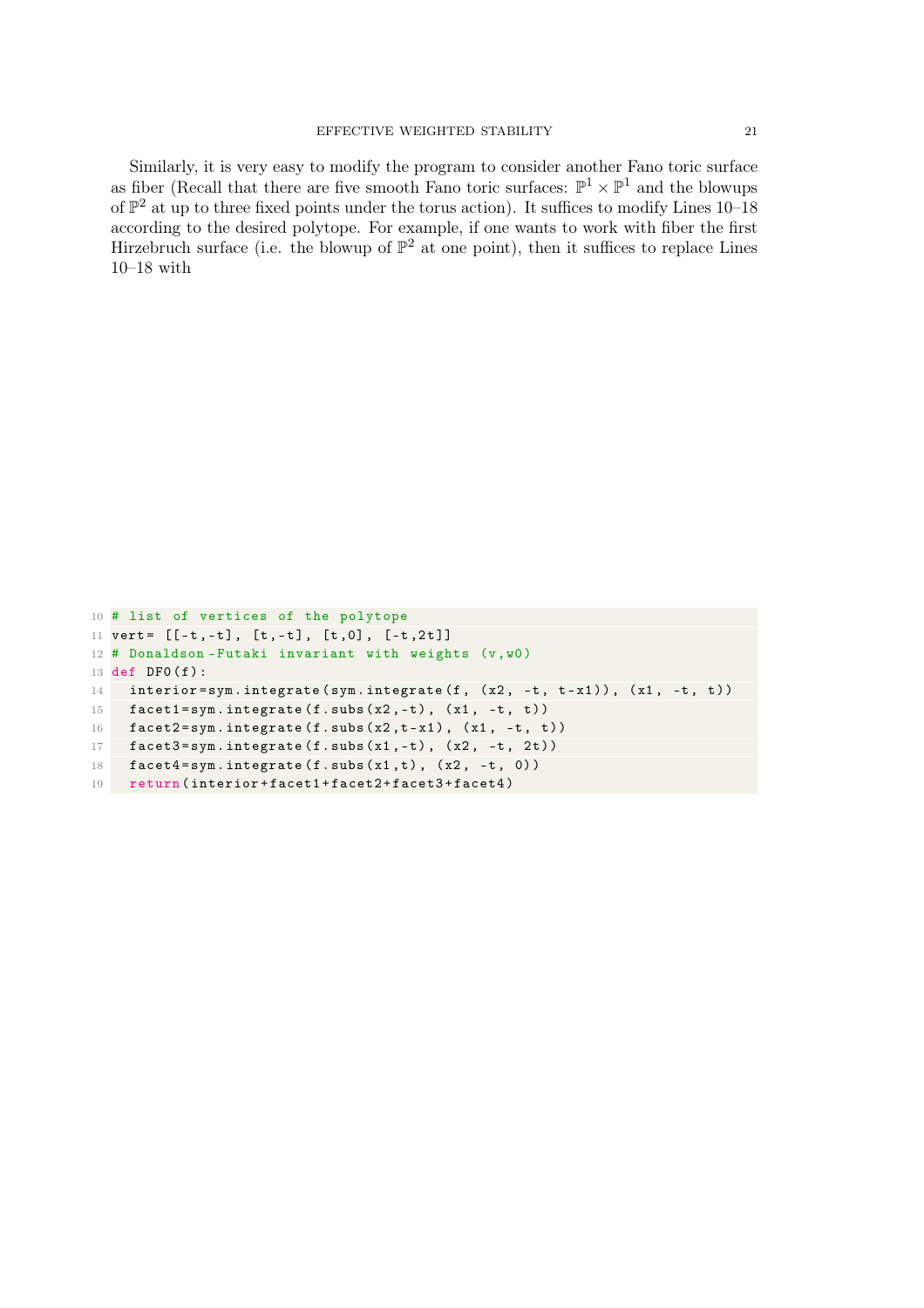APPENDIX B. COMPLEMENT OF PROOF OF PROPOSITION 4.1

$$
\begin{aligned} P(c,p_1,p_2) :=& 12250c^{10}+24500c^8p_1-39690c^8p_1^2+18060c^7p_1^3-22470c^6p_1^4-31752c^5p_1^5\\& -53376c^4p_1^6+22740c^3p_1^7-57024c^2p_1^8+1312p_1^10-49000c^9p_2\\& +34650c^7p_{1}^2p_2+286860c^6p_{1}^3p_2+152460c^5p_{1}^4p_2+360972c^4p_1^5p_2\\& -59520c^3p_1^6p_2+230112c^2p_1^7p_2+18288c p_1^8p_2-464p_1^9p_2-127890c^8p_2^2\\& -212310c^7p_1p_2^2-615510c^6p_{1}^2p_2^2-373212c^5p_{1}^3p_2^2-921924c^4p_1^4p_2^2\\& -425376c^2p_1^6p_2^2-160632c p_1^7p_2^2-19296p_1^5p_2^2+141540c^7p_2^3+657300c^6p_1p_2^3\\& +603288c^5p_1^2p_2^3+1408632c^4p_1^3p_2^3+390936c^3p_1^4p_2^3+571536c^2p_1^5p_2^3\\& +34940c p_1^6p_2^3+41376p_1^7p_2^3-328650c^6p_2^4-531720c^5p_1p_2^4-1421136c^4p_1^2p_2^4\\& -806100c^3p_1^3p_2^4-829080c^2p_1^4p_2^4-497592c p_1^5p_2^4-22416p_1^6p_2^4+212688c^5p_2^5\\& -43812c
$$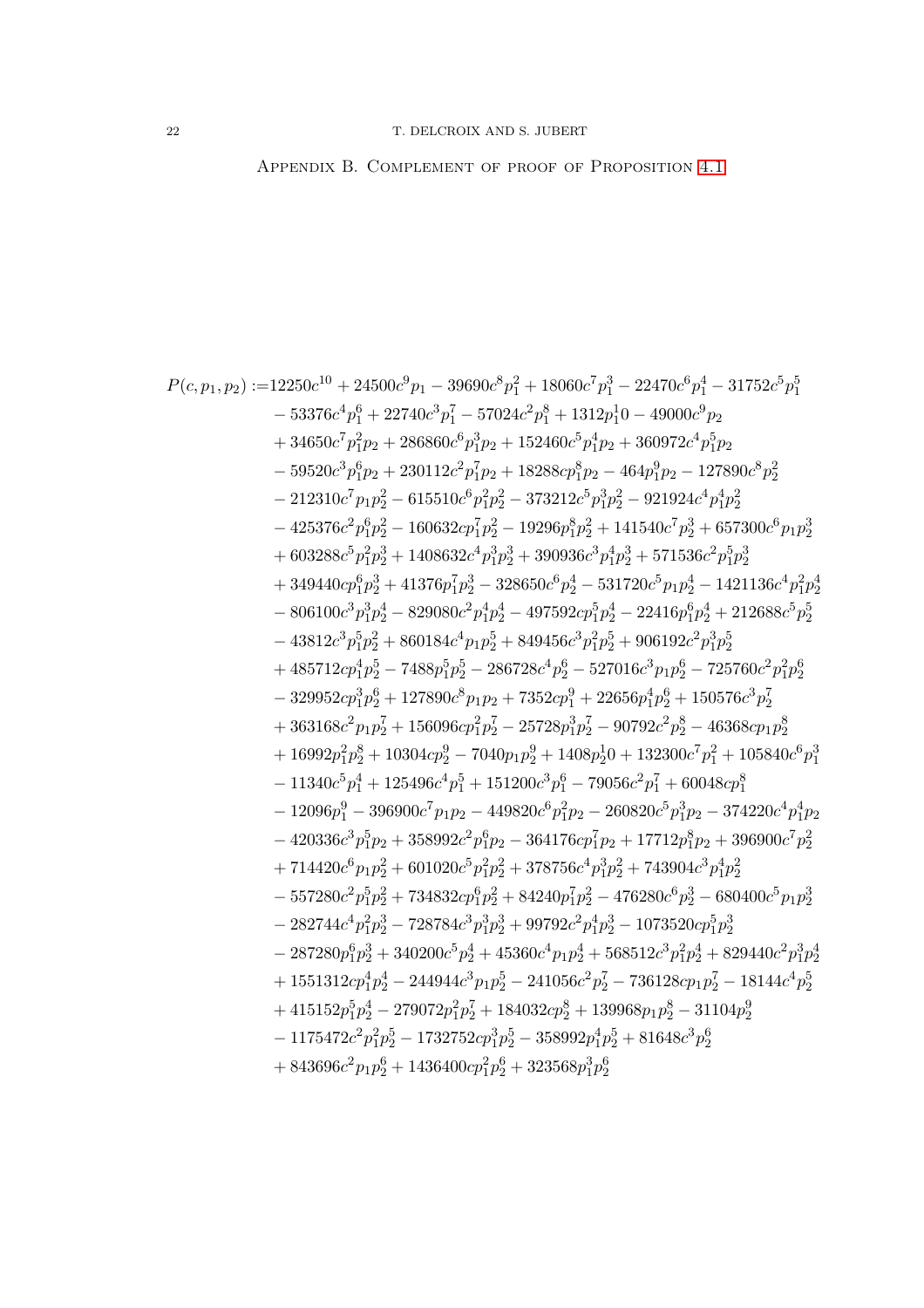$$
Q(c, p_1, p_2) := 6125c^9 + 2205c^7p_1^2 + 210c^6p_1^3 + 14175c^5p_1^4 - 7812c^4p_1^5 + 24c^3p_1^6
$$
  
+ 9072c<sup>2</sup>p<sub>1</sub><sup>7</sup> - 5004cp\_1^8 + 688p\_1^9 - 2205c^7p\_1p\_2 - 315c^6p\_1^2p\_2 - 28350c^5p\_1^3p\_2  
- 31752c<sup>2</sup>p\_1^6p\_2 + 20016cp\_1^7p\_2 - 3096p\_1^8p\_2 + 2205c^7p\_2^2 - 315c^6p\_1p\_2^2 + 42525c^5p\_1^2p\_2^2  
- 7812c<sup>4</sup>p\_1^3p\_2^2 + 4356c^3p\_1^4p\_2^2 + 40824c^2p\_1^5p\_2^2 - 40320cp\_1^6p\_2^2 + 4464p\_1^7p\_2^2  
+ 210c^6p\_2^3 - 28350c^5p\_1p\_2^3 - 7812c^4p\_1^2p\_2^3 - 8592c^3p\_1^3p\_2^3 - 22680c^2p\_1^4p\_2^3  
+ 50904cp\_1^5p\_2^3 - 1176p\_1^6p\_2^3 + 19530c^4p\_1^4p\_2 - 72c^3p\_1^5p\_2  
+ 14175c^5p\_2^4 + 19530c^4p\_1p\_2^4 + 4356c^3p\_1^2p\_2^4 - 22680c^2p\_1^3p\_2^4 - 56196cp\_1^4p\_2^4  
- 1224p\_1^5p\_2^4 - 7812c^4p\_2^5 - 72c^3p\_1p\_2^5 + 40824c^2p\_1^2p\_2^5 + 50904cp\_1^3p\_2^5 - 1224p\_1^4p\_2^5  
+ 24c^3p\_2^6 - 31752c^2p\_1

#### **REFERENCES**

- [1] V. Apostolov, D. M. J. Calderbank, P. Gauduchon and C. Tønnesen-Friedman, Hamiltonian 2-forms in Kähler geometry. III: Extremal metrics and stability. Invent. Math. 173, No. 3, 547-601 (2008).
- [2] V. Apostolov, D. M. J. Calderbank, P. Gauduchon and C. Tønnesen-Friedman, Extremal Kähler metrics on projective bundles over a curve. Adv. Math. 227 (2011), 2385–2424.
- [3] V. Apostolov, S. Jubert, A. Lahdili, Weighted K-stability and coercivity with applications to extremal Kahler and Sasaki metrics, arXiv:2104.09709v2
- [4] C. Araujo, A. Castravet, I. Cheltsov, Kento fujita, A.Kaloghiros, J. Martinez-Garcia, C. Shramov, H.Suess, N. Viswanathan, The Calabi problem for Fano threefolds, available at <https://www.maths.ed.ac.uk/cheltsov/research.html>
- [5] T. Brönnle. Extremal Kähler metrics on projectivized vector bundles. Duke Mathematical Journal, 164(2):195–233, 2015.
- [6] E. Calabi. Extremal Kähler metrics. In Seminar on Differential Geometry, 102:259-90. Ann. of Math. Stud. Princeton Univ. Press, Princeton, N.J., 1982.
- [7] X. Chen, J. Chen, On the constant scalar curvature Kähler metrics (III) general automorphism group, arxiv:1801.05907
- [8] T. Delcroix, Uniform K-stability of polarized spherical varieties, arxiv:2009.06463.
- [9] T. Delcroix, J. Hultgren, Coupled complex Monge-Ampère equations on Fano horosymmetric manifolds, Journal de Mathématiques pures et appliquées (9) 153, 281–315 (2021)
- [10] T. Delzant, Hamiltoniens périodiques et image convexe de l'application moment, Bull. Soc. Math. France 116 (1988), 315–339.
- [11] R. Dervan, L. M. Sektnan Optimal symplectic connections on holomorphic submersions. Communications on Pure and Applied Mathematics, 2019.
- [12] S. K. Donaldson, *Scalar curvature and stability of toric varieties*, J. Differential Geom. **62** (2002), 289–349.
- [13] J. Fine. Constant scalar curvature Kähler metrics on fibred complex surfaces. Journal of Differential Geometry, 68(3):397–432, 2004.
- [14] W. He, On Calabi's extremal metrics and properness, Trans. Amer. Math. Soc. 372 (2019), 5595–
- [15] T. Hisamoto, Stability and coercivity for toric polarizations. arXiv:1610.07998v3, 2020
- [16] Y.-J. Hong. Constant Hermitian scalar curvature equations on ruled manifolds. Journal of Differential Geometry, 53(3):465–516, 1999.
- [17] S. Jubert, A Yau-Tian-Donaldson correspondance on a class of toric fibration, arXiv:2108.12297v3